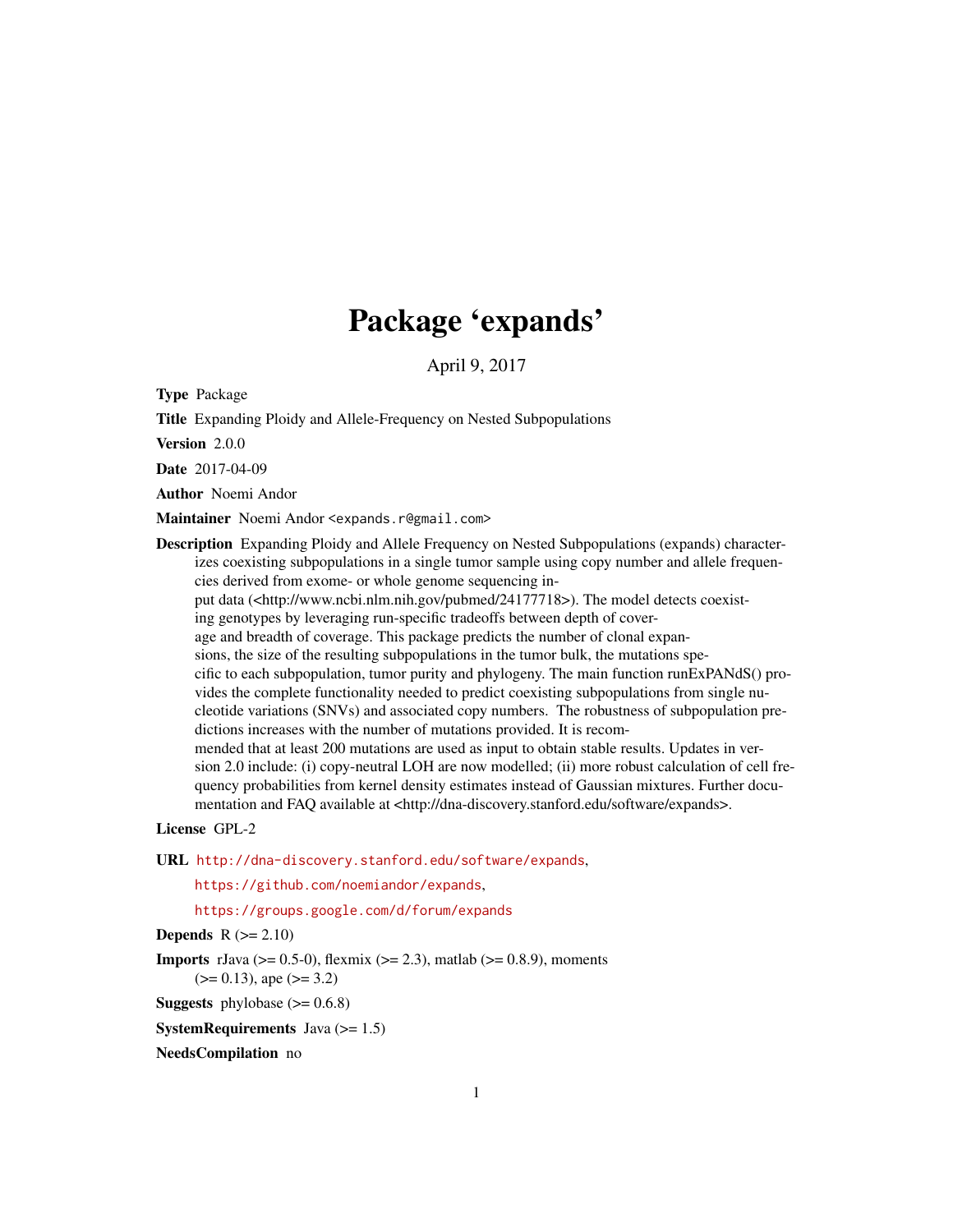<span id="page-1-0"></span>Repository CRAN Date/Publication 2017-04-09 17:49:01 UTC RoxygenNote 6.0.1

## R topics documented:

| $\overline{4}$ |
|----------------|
| $\overline{5}$ |
| 6              |
| $\overline{7}$ |
|                |
|                |
|                |
|                |
|                |
|                |
|                |
|                |
|                |
|                |

#### $\bf 1$ ndex  $\bf 20$  $\bf 20$

<span id="page-1-1"></span>assignMutations *Mutation Assignment*

#### Description

Assigns mutations to previously predicted subpopulations.

#### Usage

assignMutations(dm, finalSPs, max\_PM=6)

### Arguments

| dm       | Matrix in which each row corrsponds to a mutation. Has to contain at least the                       |
|----------|------------------------------------------------------------------------------------------------------|
|          | following columnames:                                                                                |
|          | chr - the chromosome on which each mutation is located;                                              |
|          | startpos - the genomic position of each mutation;                                                    |
|          | AF_Tumor - the allele-frequency of each mutation;                                                    |
|          | <b>PN_B</b> - the ploidy of the B-allele in normal (non-tumor) cells (binary variable:               |
|          | 1 if the mutation is a germline variant, 0 if somatic).                                              |
| finalSPs | Matrix in which each row corresponds to a subpopulation, as calculated by<br>clusterCellFrequencies. |
| max_PM   | Upper threshold for the number of amplicons per mutated cell. See also cellfrequency_pdf.            |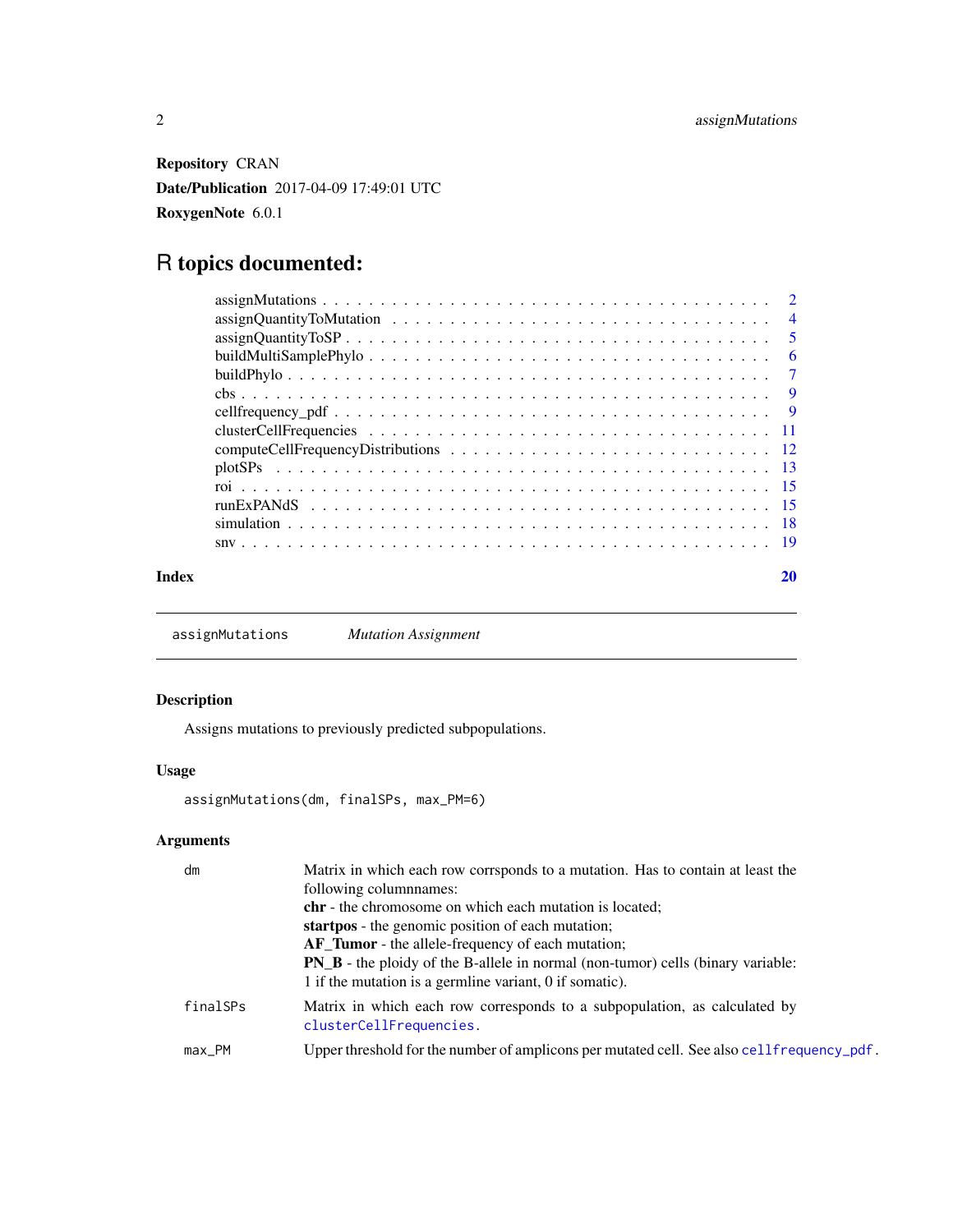#### <span id="page-2-0"></span>assignMutations 3

#### Details

Each mutated locus l is assigned to the subpopulation C, whose size  $f_C$  can best explain the allele frequency (AF) and copy number (CN) observed at l. Four alternative cell frequency probabilities,  $P_x(f_C)$ , are calculated for the SNV at locus l, with x denoting one of the four alternative evolutionary scenarios (see also [cellfrequency\\_pdf](#page-8-1)).

The SNV is assigned to subpopulation:

 $C := argmax_C(P_s(f_C), P_p(f_C), P_c(f_C), P_i(f_C))$  (see [cellfrequency\\_pdf](#page-8-1)).

The mutated loci assigned to each subpopulation cluster represent the genetic profile of each predicted subpopulation.

The assignment between subpopulation C and locus l only implies that the SNV at l has been first propagated during the clonal expansion that gave rise to  $C$ . So SNVs present in  $C$  may not be exclusive to  $C$  but may also be present in subpopulations smaller than  $C$ . Whether or not this is the case can sometimes be inferred from the phylogenetic structure of the subpopulation composition. See also [buildPhylo](#page-6-1).

#### Value

A list with two fields:

| dm       | The input matrix with seven additional columns:                                        |
|----------|----------------------------------------------------------------------------------------|
|          | <b>SP</b> - the subpopulation to which the point mutation has been assigned;           |
|          | <b>PM_B</b> - the ploidy of the B-allele at the mutated genomic locus, in the assigned |
|          | subpopulation (SP).                                                                    |
|          | <b>PM</b> - the total ploidy of all alleles, in the assigned subpopulation (SP).       |
|          | <b>SP_cnv</b> - if the point mutation lies within an amplified or deleted region: the  |
|          | subpopulation to which the copy number variation has been assigned. This               |
|          | entry has the same value as SP if and only if: i) the SNV and the CNV were             |
|          | propagated during the same clonal expansion or ii) the SNV lies within a copy          |
|          | neutral region.                                                                        |
|          | <b>PM_B_cnv</b> - the ploidy of the B-allele, in the CNV harboring subpopulation       |
|          | $(SP_{ir}$                                                                             |
|          | <b>PM_cnv</b> - the total ploidy of all alleles, in the CNV harboring subpopulation    |
|          | $(SP$ cnv).                                                                            |
|          | $%$ maxP - confidence of the point mutation assignment to SP.                          |
|          |                                                                                        |
| finalSPs | The input matrix of subpopulations with column <b>nMutations</b> updated according     |

#### Author(s)

Noemi Andor

#### References

Li, B. & Li, J. Z (2014). A general framework for analyzing tumor subclonality using SNP array and DNA sequencing data. Genome Biol.

to the total number of mutations assigned to each subpopulation.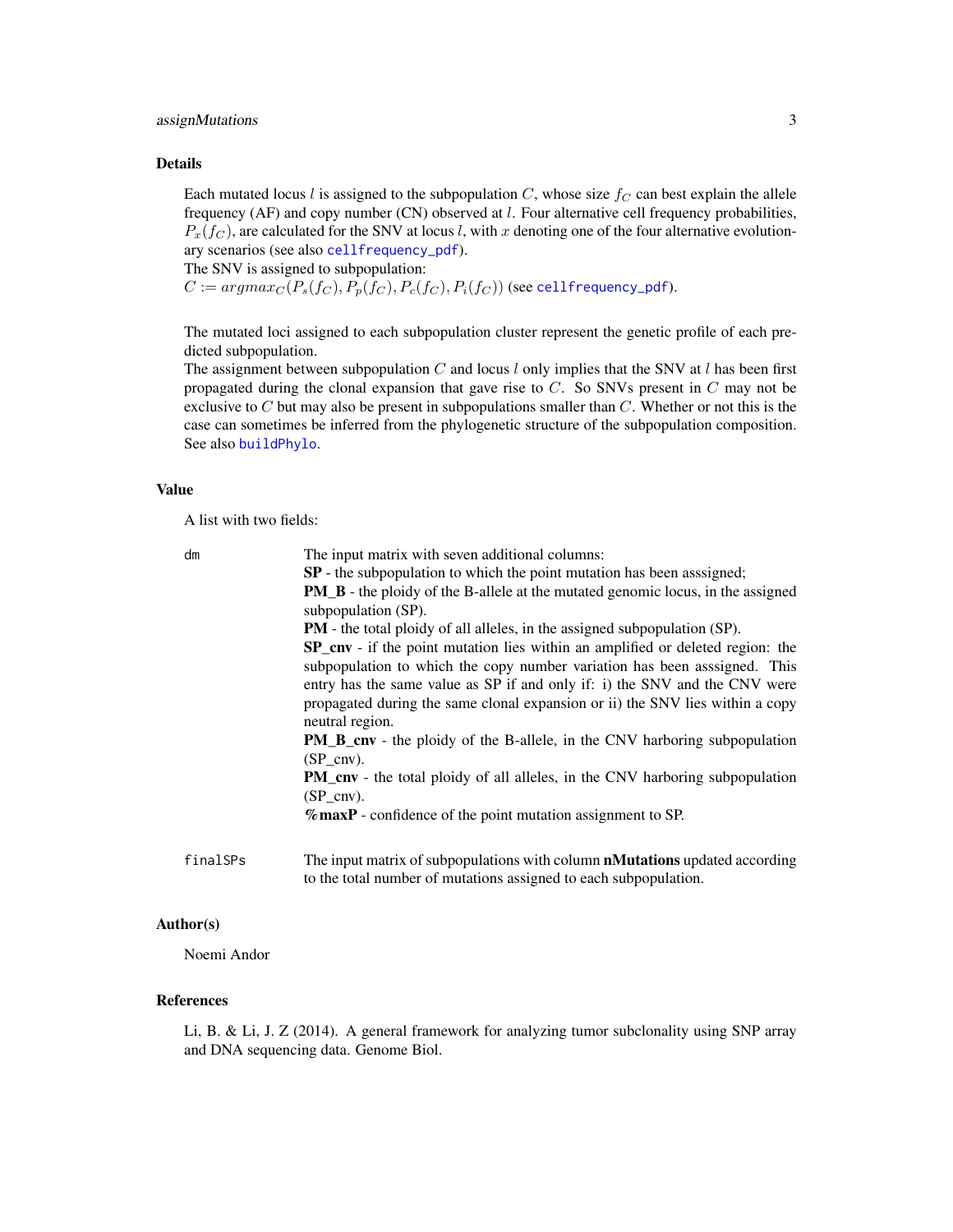#### <span id="page-3-0"></span>See Also

[clusterCellFrequencies](#page-10-1)

<span id="page-3-1"></span>assignQuantityToMutation

*Quantity assignment (copy number) to mutations*

#### Description

Assigns a quantity to each mutated locus. Currently, the only assignable quantity is the average ploidy (among all cells) of the locus in which the mutation is embedded.

#### Usage

```
assignQuantityToMutation(dm, cbs, quantityColumnLabel="CN_Estimate")
```
#### Arguments

|              | dm                  | Matrix in which each row corrsponds to a mutation. Has to contain at least the<br>following column names:                                                                                                    |
|--------------|---------------------|--------------------------------------------------------------------------------------------------------------------------------------------------------------------------------------------------------------|
|              |                     | <b>chr</b> - the chromosome on which each mutation is located;<br>startpos - the genomic position of each mutation.                                                                                          |
| cbs          |                     | Matrix in which each row corrsponds to a copy number segment as calculated by<br>a circular binary segmentation algorithm. Has to contain at least the following<br>columnnames:<br><b>chr</b> - chromosome: |
|              |                     | startpos - the first genomic position of a copy number segment;                                                                                                                                              |
|              |                     | <b>endpos</b> - the last genomic position of a copy number segment;                                                                                                                                          |
|              |                     | CN_Estimate - the copy number estimated for each segment.                                                                                                                                                    |
|              | quantityColumnLabel |                                                                                                                                                                                                              |
|              |                     | The name of the new column. Valid options are: FPKM, CN_Estimate.                                                                                                                                            |
|              |                     |                                                                                                                                                                                                              |
| <b>Value</b> |                     |                                                                                                                                                                                                              |
|              | dm                  | The input matrix with three additional columns:                                                                                                                                                              |

quantityID - the ID of the assigned quantity; quantityColumnLabel - the quantity; segmentLength - the length of the segment from which the quantity has been

#### Author(s)

Noemi Andor

assigned.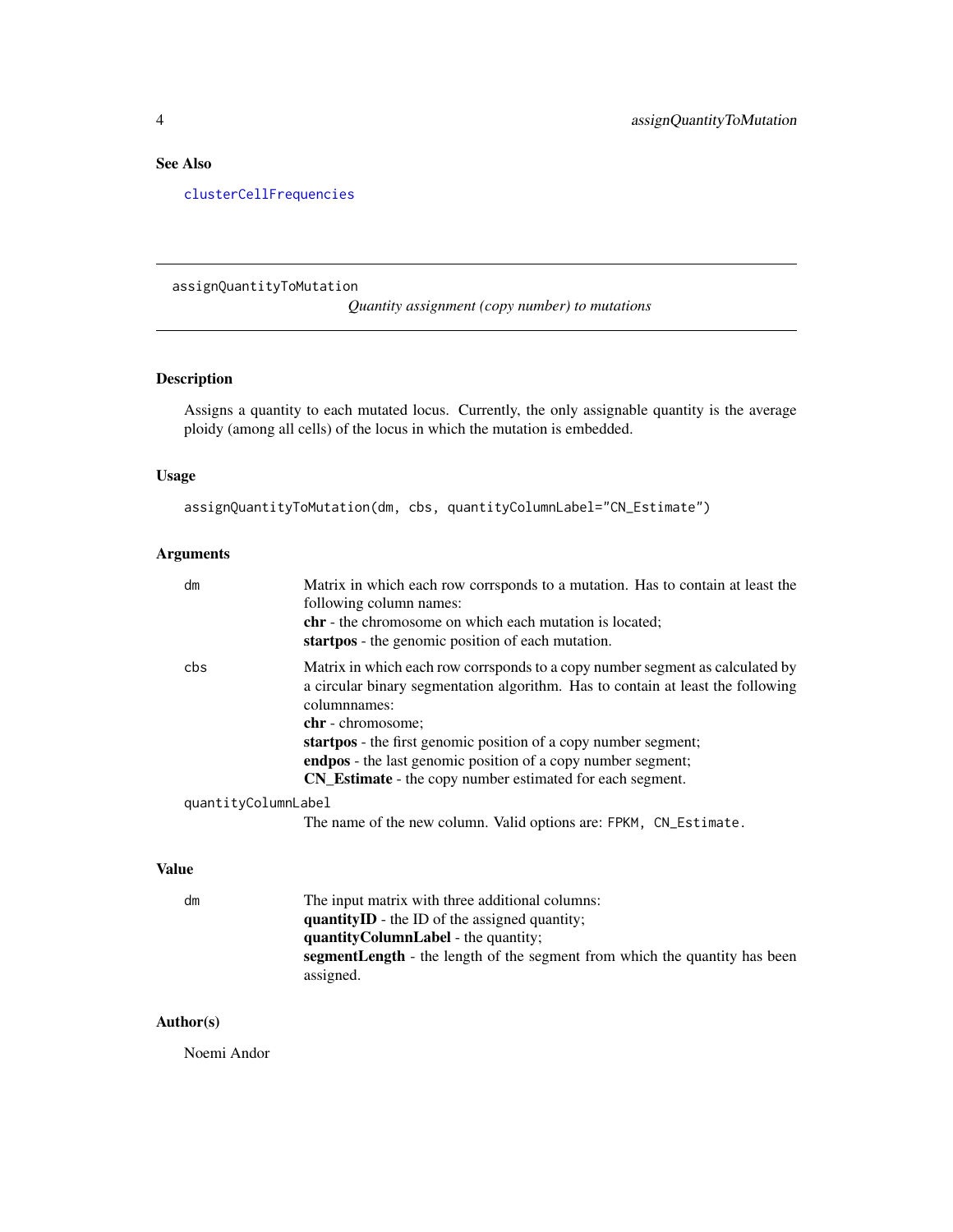#### <span id="page-4-0"></span>assignQuantityToSP 5

#### Examples

```
data(cbs)
data(snv)
dm=assignQuantityToMutation(snv,cbs,quantityColumnLabel="CN_Estimate")
```
<span id="page-4-1"></span>assignQuantityToSP *Quantity assignment (ploidy) to subpopulations*

#### Description

Assigns quantities to predicted subpopulations. Currently, the only assignable quantity are subpopulation specific ploidies for the input genome segments.

#### Usage

```
assignQuantityToSP(cbs, dm, C=list(sps=c("SP","SP_cnv"),pms = c("PM","PM_cnv")), ambig=F)
```
#### Arguments

| cbs   | Matrix in which each row corrsponds to a copy number fragment as computed by<br>a circular binary segmentation algorithm. Has to contain at least the following<br>columnnames:<br>chr - chromosome;<br>startpos - the first genomic position of a copy number segment;<br>endpos - the last genomic position of a copy number segment; |
|-------|-----------------------------------------------------------------------------------------------------------------------------------------------------------------------------------------------------------------------------------------------------------------------------------------------------------------------------------------|
|       | CN_Estimate - the copy number estimated for each segment (weighted average<br>value across all subpopulations in the sample).                                                                                                                                                                                                           |
| dm    | Matrix in which each row corrsponds to a mutation. Has to contain at least the<br>following columnnames:                                                                                                                                                                                                                                |
|       | chr - the chromosome on which each point mutation is located;                                                                                                                                                                                                                                                                           |
|       | startpos - the genomic position of each mutation;                                                                                                                                                                                                                                                                                       |
|       | SP - the subpopulation to which the point mutation has been assigned;<br>SP_cnv - the subpopulation with a copy number variation within the same ge-                                                                                                                                                                                    |
|       | nomic segment in which SP has a point mutation;                                                                                                                                                                                                                                                                                         |
|       | <b>PM</b> - ploidy of the subpopulation with the point mutation (SP);                                                                                                                                                                                                                                                                   |
|       | <b>PM_cnv</b> - ploidy of the subpopulation with the copy number variation (SP_cnv).                                                                                                                                                                                                                                                    |
| C     | List referencing column names in the mutation matrix, with two fields:<br>sps - the column names holding subpopulation sizes (typically "SP", "SP_cnv");<br><b>pms</b> - the column names holding the ploidies assigned for each subpopulation<br>(typically "PM", "PM_cnv").                                                           |
| ambig | Whether or not to assign ploidy to a subpopulation, $SP_i$ , for a segment contain-<br>ing multiple $SP_i$ specific ploidies, at least two of which have distinct magni-<br>tudes. If set to TRUE, the median ploidy is assigned as segment ploidy. Setting                                                                             |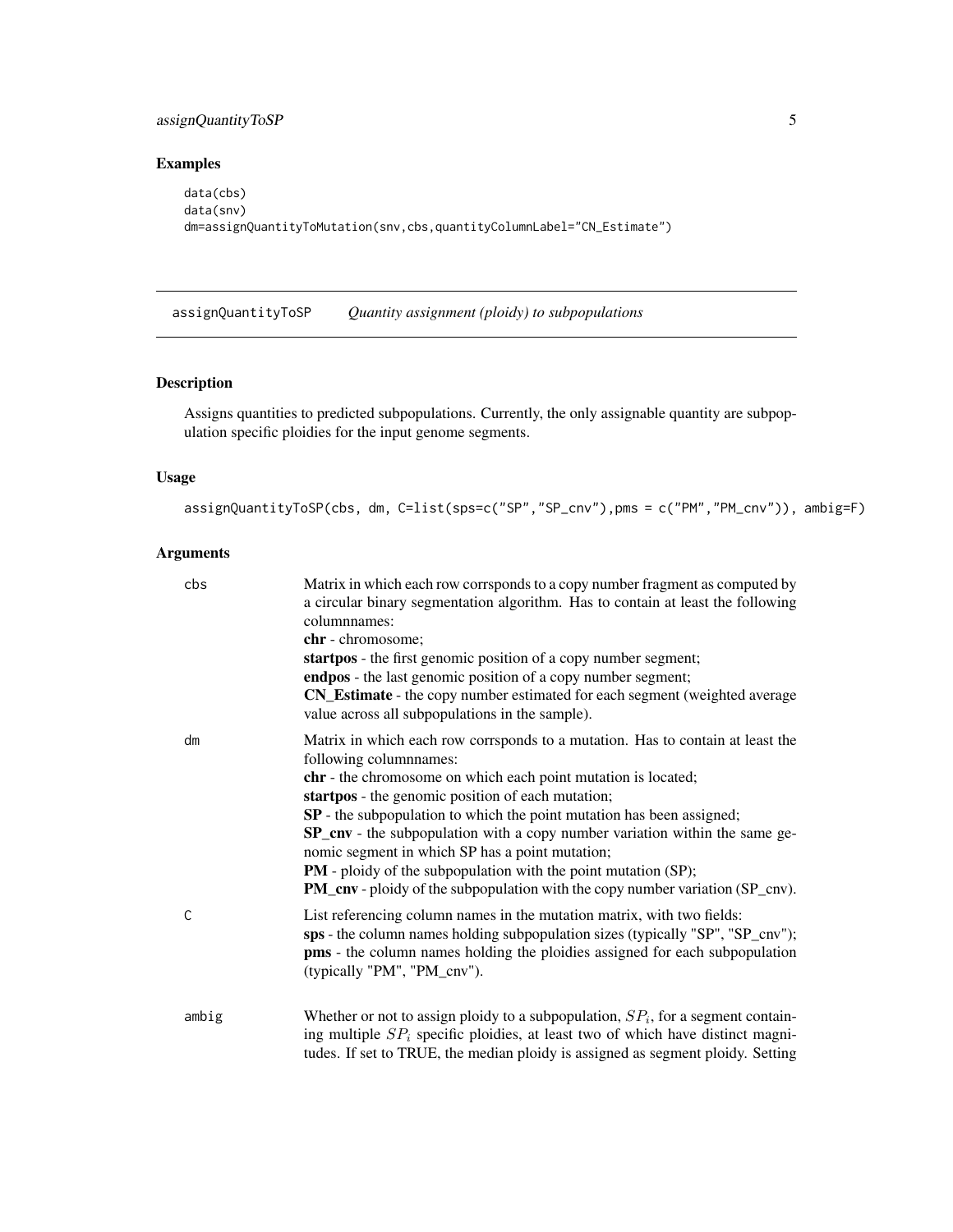this parameter to TRUE is not recommended as the output will include segmentassignments where subpopulation specific ploidy is ambiguous. Repeating circular binary segmentation with less stringent parameters typically reduces segment length and thus the prevalence of ambiguous assignments.

#### <span id="page-5-0"></span>Value

The input copy number matrix with one additional column for each predicted subpopulation:  $SP_{XX}$  - where xx is the size of the corresponding subpopulation. Column entries contain the ploidy of each segment in SP; Value <NA> indicates that no ploidy could be inferred for the segment in this subpopulation (either because the subpopulation had no point mutations/CNVs within the segment, or because it had multiple, ambiguous ploidy assignments within the segment).

#### Author(s)

Noemi Andor

buildMultiSamplePhylo *Relations between inter- and intra-sample subpopulations*

#### **Description**

Predicts phylogenetic relations between subpopulations from subpopulation specific copy number and point mutation profiles, while including information about sample origin of each subpopulation. This function differs from [buildPhylo](#page-6-1) in that it integrates the subpoulations predicted in multiple, geographically distinct tumor-samples into one common phylogeny and in that it includes point mutations in addition to copy number variations to infer inter-sample phylogenetic relations.

#### Usage

buildMultiSamplePhylo(samGr,out,treeAlgorithm="bionjs",ambig=F,plotF=1,spRes=1)

#### Arguments

#### samGr List with three fields:

cbs - Input of [runExPANdS](#page-14-1): matrix in which each row corresponds to a copy number segment. CBS is typically the output of a circular binary segmentation algorithm. Columns in CBS must be labeled and must include chr, startpos, endpos and CN\_Estimate (see [cbs](#page-8-2)). Do not use the output of [runExPANdS](#page-14-1) here. sps - Output of [runExPANdS](#page-14-1). Matrix in which each row corresponds to a somatic mutation. Columns must include: chr - the chromosome on which each mutation is located; startpos - the genomic position of each mutation; SP - the subpopulation to which the mutation has been asssigned; PM - the total ploidy of all alleles at the mutated genomic locus, in the assigned subpopulation; PM\_B - the ploidy of the B-allele at the mutated genomic locus, in the assigned subpopulation; CN\_Estimate - the average ploidy (among all cells) of the locus in which the mutation is embedded (see also [assignQuantityToMutation](#page-3-1)).

labels - Label denoting sample origin of each subpopulation matrix. Entry is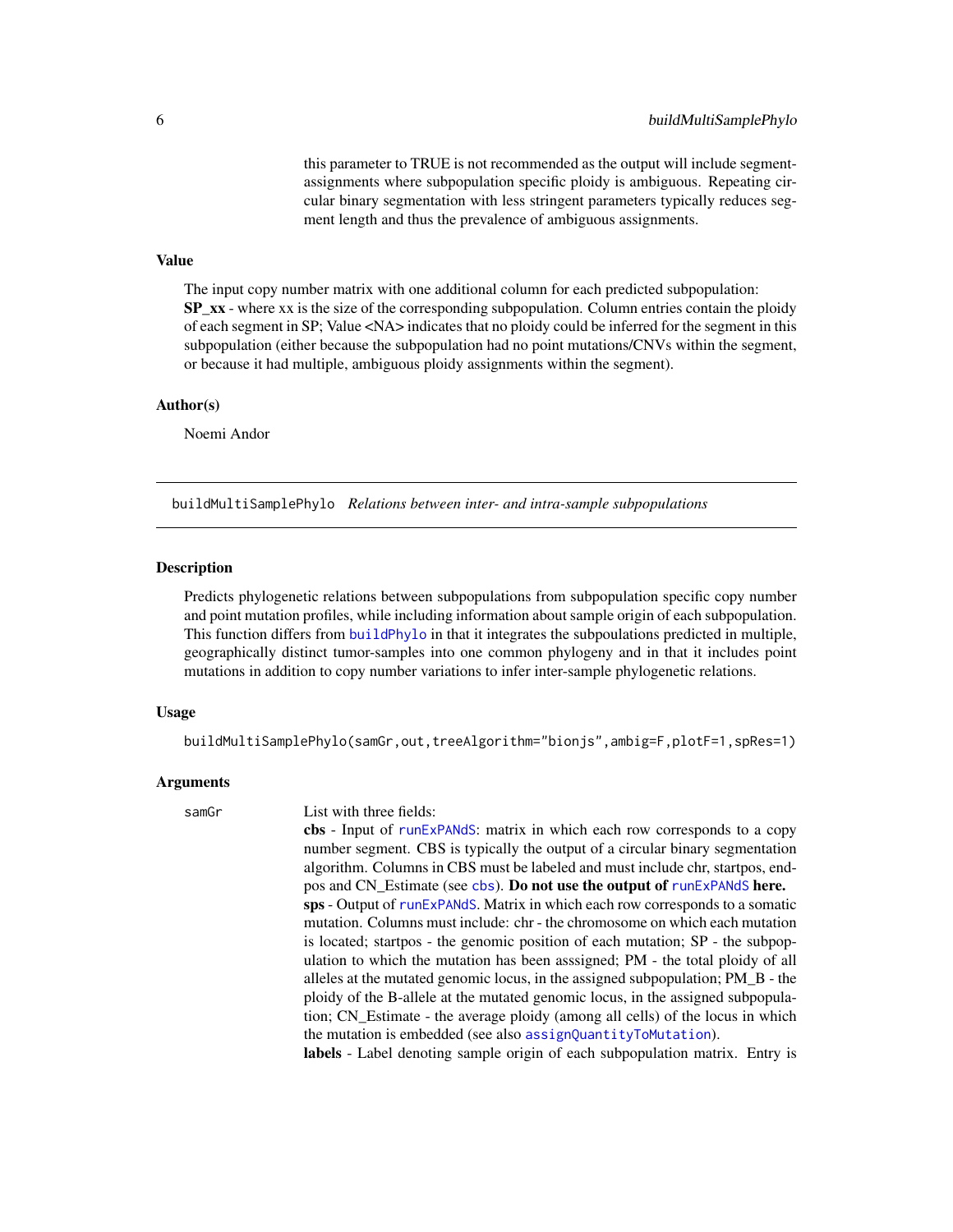#### <span id="page-6-0"></span>buildPhylo 7

mandatory for each geographical sample.

| out           | Prefix of file to which multi-sample phylogeny will be saved.                                                                                                                                                                                                       |
|---------------|---------------------------------------------------------------------------------------------------------------------------------------------------------------------------------------------------------------------------------------------------------------------|
| treeAlgorithm | Neighbor joining algorithm used for phylogeny reconstruction (from library<br>ape). Options: bionis (default), njs.                                                                                                                                                 |
| ambig         | Input parameter "ambig" for called function: assignQuantityToSP.                                                                                                                                                                                                    |
| plotF         | Option for displaying the phylogenetic tree $(0 - no display)$ display; 1 - display).                                                                                                                                                                               |
| spRes         | Option on whether or not to ignore the subpopulations calculated for each sam-<br>ple and instead treat every geographical tumor-sample as one single tumor-<br>metapopulation (Default value: $1$ - subpopulation resolution; $0$ - metapopulation<br>resolution). |

#### Details

Reconstructs phylogenetic relationships between subpopulations using neighbor-joining algorithms provided by R-package 'ape'. Pairwise distances between subpopulations  $i$  and  $j$  are calculated as:  $d_{ij} := (c n v_{i=j} + sn v_{i=j})/(c n v_{ij} + sn v_{ij})$ , where  $c n v_{i=j}$  is the number of copy number segments for which subpopulations i and j have the same copy number;  $snv_{i=j}$  is the number of point mutations for which subpopulations i and j have the same mutation status and  $cnv_{ij}$ ,  $snv_{ij}$  are the total number of copy number segments and mutations respectively, for which both subpopulations have available information. Subpopulations with insufficient ploidy and point mutations information are excluded from phylogeny.

#### Value

An object of class "phylo" (library ape).

#### Author(s)

Noemi Andor

#### See Also

[buildPhylo](#page-6-1)

<span id="page-6-1"></span>

buildPhylo *Relations between subpopulations*

#### Description

Predicts phylogenetic relations between subpopulations from subpopulation specific copy number profiles.

#### Usage

```
buildPhylo(ploidy, outF, treeAlgorithm="bionjs", dm=NA, add="Germline")
```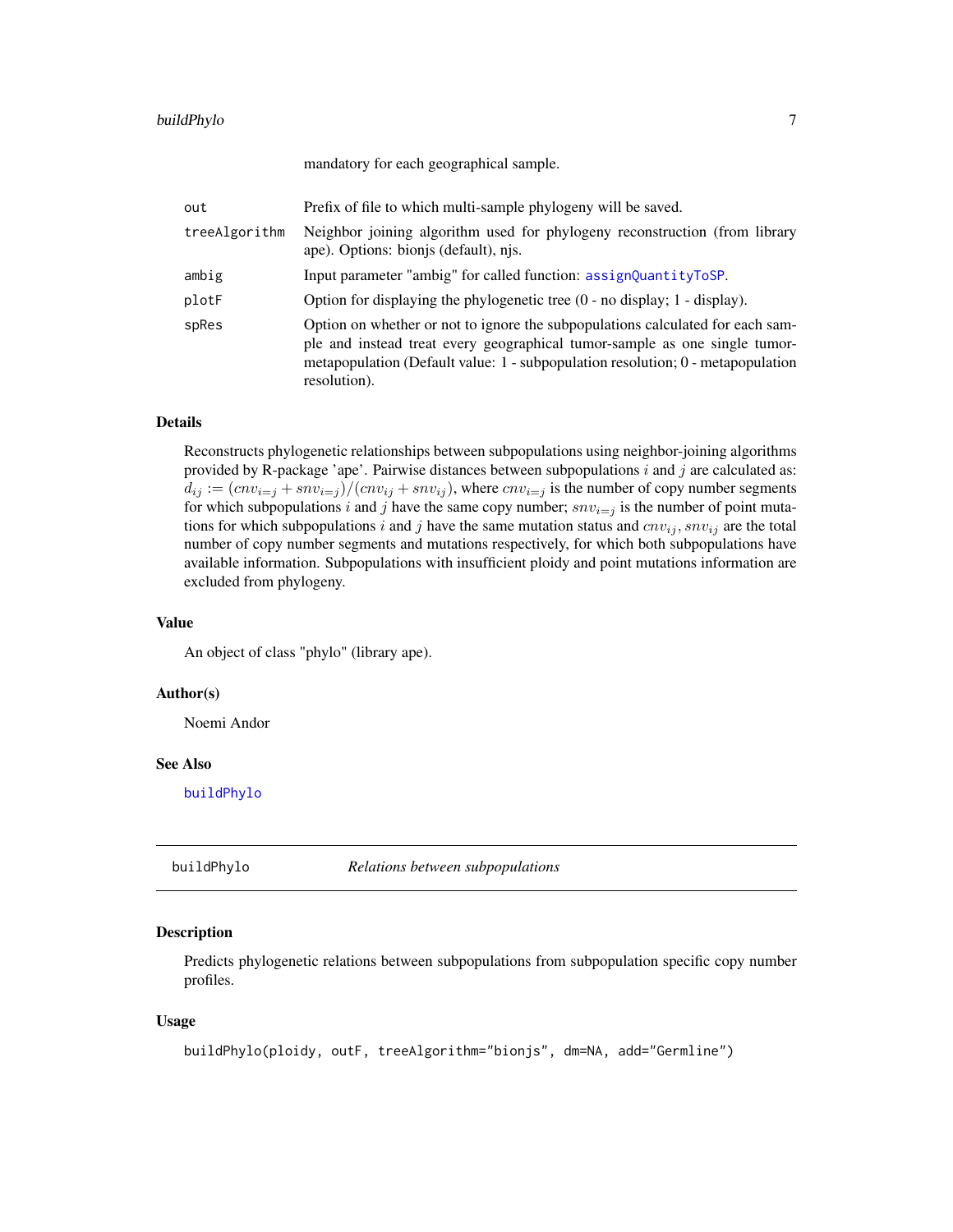| ploidy        | Ploidy-matrix in which each row corrsponds to a copy number segment. Has<br>to contain at least one column for each predicted subpopulation. Subpopulation<br>columnnames must be labeled SP_xx, where xx is the size of the corresponding<br>subpopulation. Ploidy-matrix can be obtained by calling assignQuantityToSP.                                                                                                                                                                                                                                                                                                                                                                                                                                                                                                                                                                                                 |
|---------------|---------------------------------------------------------------------------------------------------------------------------------------------------------------------------------------------------------------------------------------------------------------------------------------------------------------------------------------------------------------------------------------------------------------------------------------------------------------------------------------------------------------------------------------------------------------------------------------------------------------------------------------------------------------------------------------------------------------------------------------------------------------------------------------------------------------------------------------------------------------------------------------------------------------------------|
| outF          | Prefix of file to which phylogeny will be saved.                                                                                                                                                                                                                                                                                                                                                                                                                                                                                                                                                                                                                                                                                                                                                                                                                                                                          |
| treeAlgorithm | Neighbor joining algorithm used for phylogeny reconstruction (from library<br>ape). Options: bionjs (default), njs.                                                                                                                                                                                                                                                                                                                                                                                                                                                                                                                                                                                                                                                                                                                                                                                                       |
| dm            | Optional matrix in which each row corresponds to a mutation. Only mutations<br>located on autosomes should be included. Columns in dm must be labeled and<br>must include:<br>SP - the subpopulation to which the point mutation has been asssigned.<br>SP_cnv - the subpopulation to which the CNV (overlapping with the point mu-<br>tation) has been assigned (if an CNV is present).<br>chr - the chromosome on which each point mutation is located;<br>startpos - the genomic position of each point mutation;<br>PM - the total ploidy of all alleles at the mutated genomic locus, in the assigned<br>subpopulation.<br><b>PM_B</b> - the ploidy of the B-allele at the mutated genomic locus, in the assigned<br>subpopulation.<br>If dm is available, an attempt will be made to assign every mutation to $>1$ sub-<br>population according to the inferred phylogenetic relations between subpopula-<br>tions. |
| add           | Artificial subpopulation to be included in phylogeny (options: 'Germline','Consensus',<br>NULL).                                                                                                                                                                                                                                                                                                                                                                                                                                                                                                                                                                                                                                                                                                                                                                                                                          |
|               |                                                                                                                                                                                                                                                                                                                                                                                                                                                                                                                                                                                                                                                                                                                                                                                                                                                                                                                           |

#### Details

Reconstructs phylogenetic relationships between subpopulations using neighbor-joining algorithms provided by R-package 'ape'. Pairwise distances between subpopulations are calculated as the number of copy number segments for which both subpopulations have the same copy number, divided by the total number of copy number segments for which both subpopulations have available copy number information. Subpopulations with insufficient ploidy information are excluded from phylogeny.

#### Value

List with two fields:

| tree | An object of class "phylo" (library ape).                                               |
|------|-----------------------------------------------------------------------------------------|
| dm   | The input matrix with each row representing a point mutation and additional<br>columns: |
|      | $SP_{\text{xx}}$ - where xx is the size of the corresponding subpopulation. Column en-  |
|      | tries contain a binary indicator of whether or not the point mutation in this row       |
|      | is present in SP_xx.                                                                    |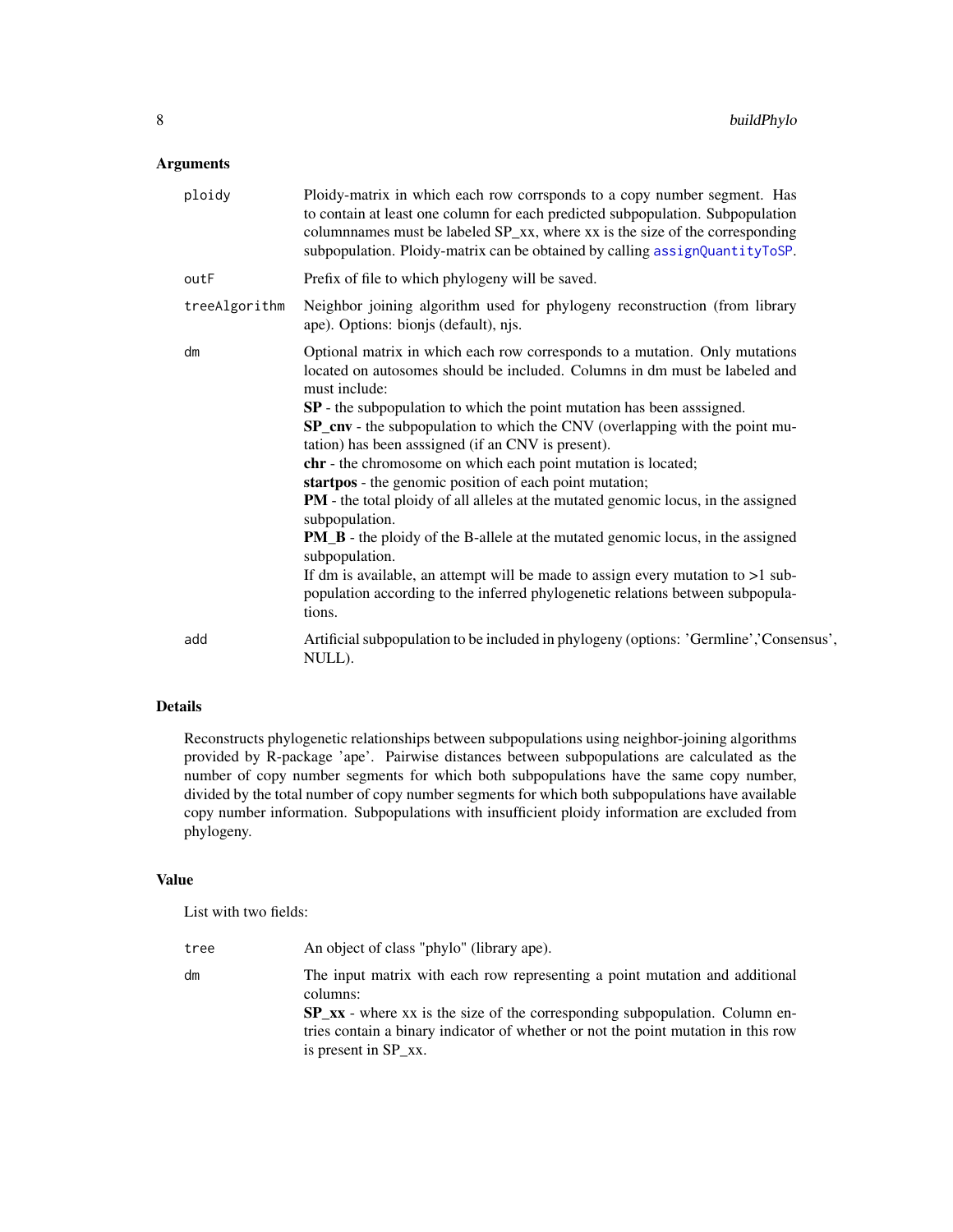<span id="page-8-0"></span> $\cos$  9

#### Author(s)

Noemi Andor

#### See Also

[assignQuantityToSP](#page-4-1)

#### <span id="page-8-2"></span>cbs *Matrix of copy number fragments*

#### Description

Copy number segments as obtained by circular binary segmentation. Data is derived from a Glioblastoma tumor (TCGA-06-0152-01).

#### Usage

data(cbs)

#### Format

Numeric matrix with 120 rows (one per copy-number segment) and 4 columns: chr - the chromosome startpos - genomic position at which copy-number segment starts. endpos - genomic position at which copy-number segment ends. CN\_Estimate - average copy-number of the segment among all cells.

#### Source

Data derived from The Cancer Genome Atlas (TCGA).

<span id="page-8-1"></span>cellfrequency\_pdf *Computes the probability distribution of cellular frequencies for a single mutation.*

#### Description

Calculates  $P$  - the probability density distribution of cellular frequencies for one single point mutation or CNV. For each cell-frequency f, the value of  $P(f)$  reflects the probability that the mutation is present in a fraction  $f$  of cells.

#### Usage

```
cellfrequency_pdf(af, cnv, pnb, freq, max_PM=6)
```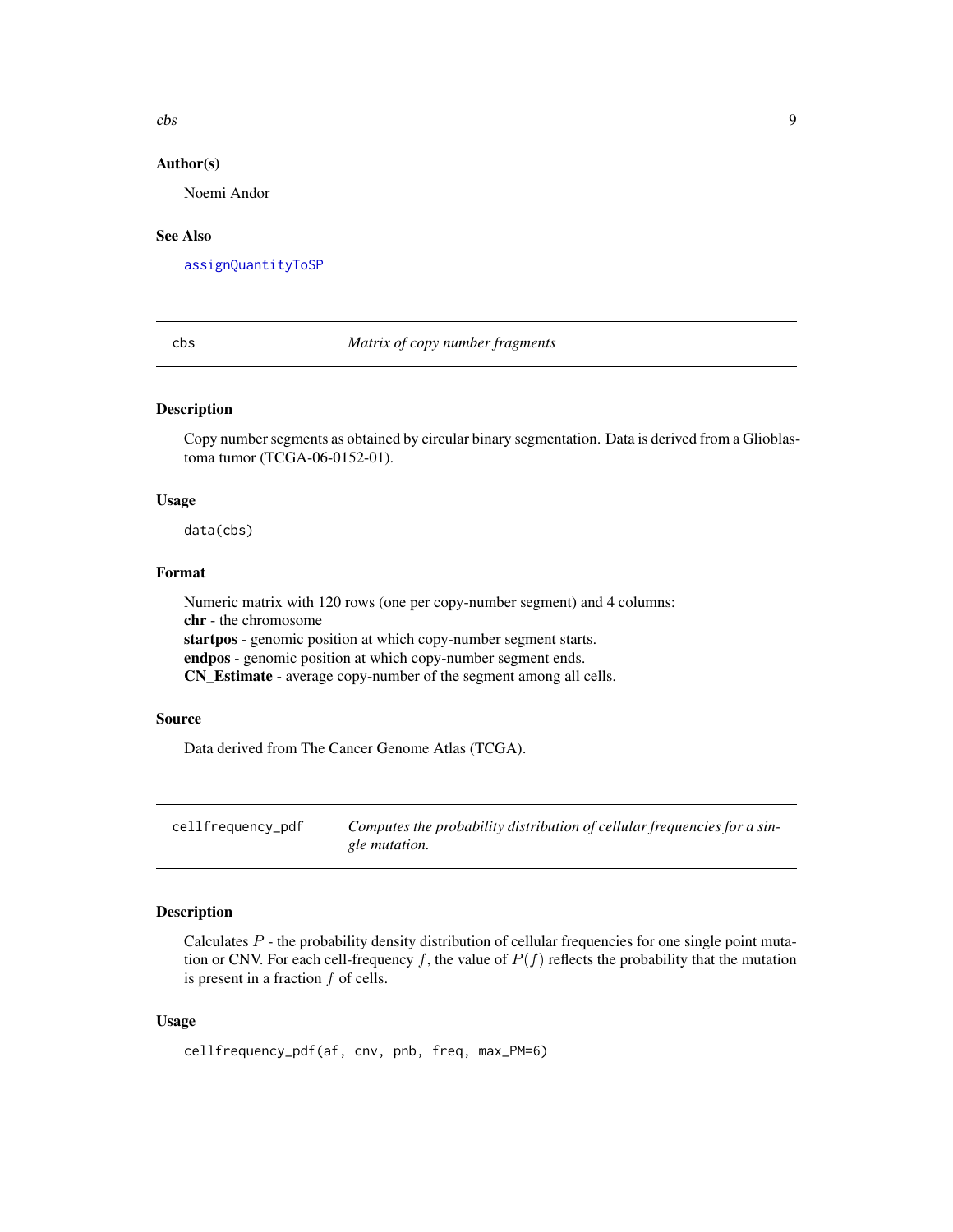| af     | The allelic frequency at which the point muation has been observed.                                                                                                                                                                                                                                                                                                                                                                |
|--------|------------------------------------------------------------------------------------------------------------------------------------------------------------------------------------------------------------------------------------------------------------------------------------------------------------------------------------------------------------------------------------------------------------------------------------|
| cnv    | The average copy number of the locus in which the mutation is embedded.                                                                                                                                                                                                                                                                                                                                                            |
| pnb    | The ploidy of the B-allele in normal cells (binary variable: 1 if the mutation is<br>a germline variant, 0 if somatic). B-alleles with normal cell ploidy $>1$ are not<br>modeled.                                                                                                                                                                                                                                                 |
| freg   | Vector of cellular frequencies at which the probabilities will be calculated.                                                                                                                                                                                                                                                                                                                                                      |
| max_PM | Upper threshold for the number of amplicons per mutated cell. $max\_PM$ is<br>the maximum number of amplicons above which solutions are rejected in the<br>cell-frequency estimation step described below, i.e. $PM \leq max\_PM$ . The<br>choice of $max\_PM$ should depend on genomic depth of coverage and on the<br>fraction of the genome sequenced: the higher the quality and abundance of data,<br>the higher $max$ $PM$ . |

#### Details

We consider two types of molecular mechanisms that convert a locus into its mutated state: copy number variation (CNV) inducing events and single nucleotide variation (SNV) inducing events. We assume that a normal state is defined by a total ploidy of two and B allele ploidy below two, whereas a mutated state has an increased fraction of B alleles. The conditions defining these states for each locus  $l$  are as follows:

i)  $PM_B, PN_B, PM, PN \in N$ ; ii)  $PM_B \ge 1; PN_B \le 1; PN = 2;$  iii)  $\frac{PM_B}{PM} \ge \frac{PN_B}{PN}$ .

 $PM_B$  and  $PN_B$  denote the ploidy of the B allele in each cell type: mutated cells and normal cells, respectively. The value of  $PN_B$  is one if l has a germline variant, zero otherwise.  $PM, PN$  are the total ploidy of mutated cells and normal cells.  $PM$  is required to be between one and  $max\_PM$ , that is, we exclude solutions for which the maximum number of amplicons per cell exceeds the user defined value of  $max\_PM$ .

The function returns the probability distribution,  $P(f)$ , that the mutation at locus l is present in a fraction f of cells, where  $f \in [0, 1]$ .

Four alternative cell frequency probability distribution scenarios,  $P(f)$ , can be obtained for each allele-frequency + copy number pair (AF, CN). For each scenario, model starts with a germline population that will be the root of all other modeled subpopulations. First subpopulation ( $f_{cnv}$ ) modeled to evolve from the germline population is always the one carrying a CNV:

 $pm * f_{cnv} + PN * (1 - f_{cnv}) = CN$ , where  $pm$  is the overall ploidy of  $f_{cnv}$ .

A subsequent subpopulation ( $f_{snv}$ ) is always defined by an SNV and is modeled in relation to  $f_{cnv}$ , either as:

**1.**  $P_s(f)$  - its sibling:  $PM_B * f_{snv} + PN_B * (1 - f_{snv}) = AF * CN$ , where  $f_{snv} + f_{cnv} \leq$  $1:PM_B \leq 2.$ 

2.  $P_p(f)$  - its parent:  $PM_B * f_{snv} + PN_B * (1 - f_{snv}) = AF * CN$ , where  $f_{snv} > f_{cnv}$ ;  $PM_B \leq$ 2.

**3.**  $P_c(f)$  - its child:  $PM_B * (f_{snv} - f_{cnv}) + pm_B * f_{cnv} + PN_B * (1 - f_{snv}) = AF * CN$ , where  $f_{snv} < f_{cnv}$ ;  $PM_B \leq p m$  and  $pm_B$  is the B-allele ploidy of  $f_{cnv}$ .

4.  $P_i(f)$  - itself:  $PM_B * f + PN_B * (1 - f) = AF * CN$ , where  $f = f_{snv} = f_{cnv}$ ;  $PM_B \leq p m$ .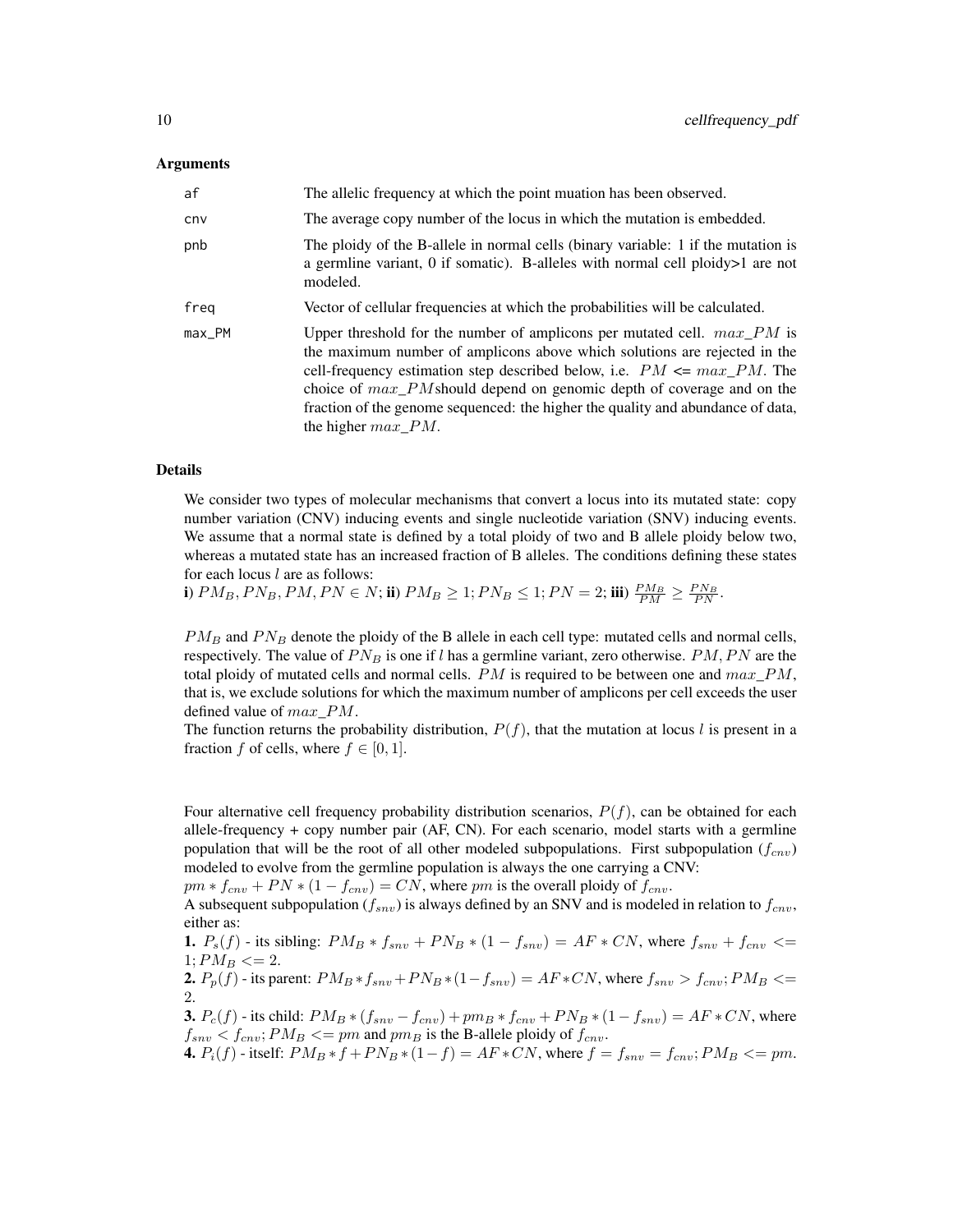<span id="page-10-0"></span>Under 1), SNV and CNV are completely independent as they are never co-propagated during the same clonal expansion. Under 2) and 3), SNV and CNV are partially dependent, yet present in two distinct subpopulations. Under 4), both the SNV and an CNV at  $l$  were propagated during the same clonal expansion.

#### Value

List with four components:

| D     | The probability that the point mutation/CNV is present in a fraction $f$ of cells,<br>for each input frequency $f$ in parameter $freq$ . |
|-------|------------------------------------------------------------------------------------------------------------------------------------------|
| bestF | The cellular frequency that best explains the observed allele frequency and/or<br>copy number.                                           |

#### Author(s)

Noemi Andor

#### References

Noemi Andor, Julie Harness, Sabine Mueller, Hans Werner Mewes and Claudia Petritsch. (2013) ExPANdS: Expanding Ploidy and Allele Frequency on Nested Subpopulations. Bioinformatics.

#### Examples

```
freq=seq(0.1,1.0,by=0.01);
cfd=cellfrequency_pdf(af=0.26,cnv=1.95,pnb=0,freq=freq, max_PM=6)
plot(freq,cfd$p,type="l",xlab="f",ylab="P(f)");
```
<span id="page-10-1"></span>clusterCellFrequencies

*Clustering of cellular frequency probability distributions*

#### Description

Calculates overrepresented cell frequencies using a two-step approach. Based on the assumption that passenger mutations occur within a cell prior to the driver event that initiates the expansion, each clonal expansion should be marked by multiple mutations. Thus mutations and copy number variations that took place in a cell prior to a clonal expansion should be present in a similar fraction of cells and leave a similar "frequency-trace" during their propagation.

#### Usage

clusterCellFrequencies(densities, precision, nrep=30, min\_CellFreq=0.1)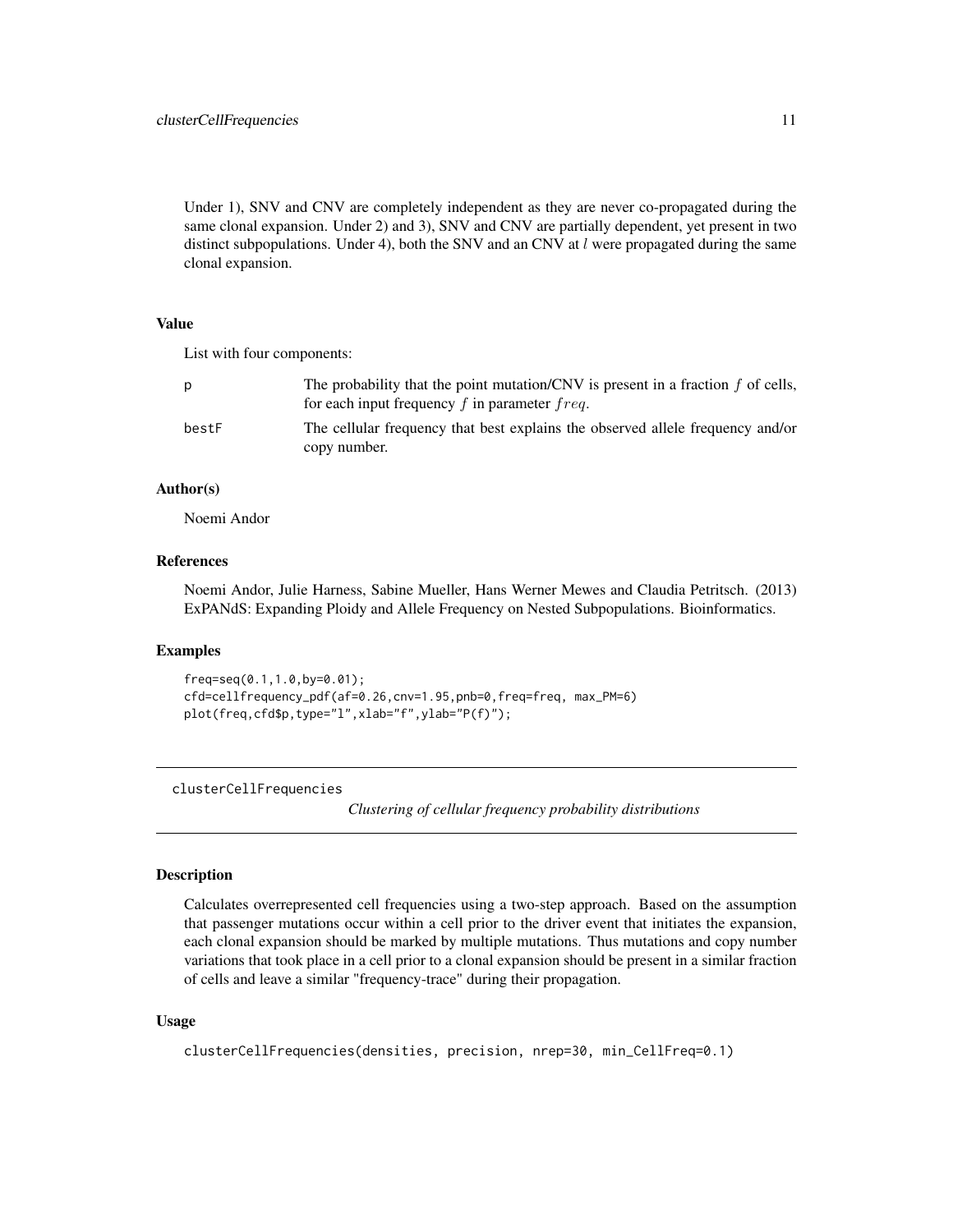<span id="page-11-0"></span>

| densities    | Matrix as obtained by computeCellFrequencyDistributions. Each row cor-<br>responds to a mutation and each column corresponds to a cellular frequency.<br>Each value $densities[i, j]$ represents the probability that mutation i is present<br>in a fraction f of cells, where f is given by: $\text{columns}(densities[, j]).$ |
|--------------|---------------------------------------------------------------------------------------------------------------------------------------------------------------------------------------------------------------------------------------------------------------------------------------------------------------------------------|
| precision    | Precision with which subpopulation size is predicted, a small value reflects a<br>high resolution and can lead to a higher number of predicted subpopulations.                                                                                                                                                                  |
| nrep         | Positive integer indicating the number of algorithm repetitions (default: 30).                                                                                                                                                                                                                                                  |
| min_CellFreq | Lower threshold for the prevalence of a mutated cell (default: 0.1).                                                                                                                                                                                                                                                            |

#### Details

In the first step, mutations with similar cellular frequencies are grouped together by hierarchical cluster analysis of the probability distributions using the Kullback-Leibler divergence as a distance measure. The cell frequency at each cluster-maxima denotes the size of the subpopulation that harbors the clustered mutations. In the second step, each cluster is extended by members with similar distributions in an interval around the cluster-maxima.

#### Value

| SP <sub>S</sub> | Matrix of predicted subpopulations. Each row corresponds to a subpopulation                 |
|-----------------|---------------------------------------------------------------------------------------------|
|                 | and each column contains information about that subpopulation, such as the size             |
|                 | in the sequenced tumor bulk (column <b>Mean Weighted</b> ) and the noise score at           |
|                 | which the subpopulation has been detected (column <b>score</b> : lower values $\sim$ higher |
|                 | subpopulation detection confidence).                                                        |

#### Author(s)

Noemi Andor

#### References

Noemi Andor, Julie Harness, Sabine Mueller, Hans Werner Mewes and Claudia Petritsch. (2013) ExPANdS: Expanding Ploidy and Allele Frequency on Nested Subpopulations. Bioinformatics.

<span id="page-11-1"></span>computeCellFrequencyDistributions

*Gathering of cell frequency probability distributions*

#### Description

Computes the probability distributions of cell frequencies, by calling [cellfrequency\\_pdf](#page-8-1) for each mutation separately.

#### Usage

computeCellFrequencyDistributions(dm, max\_PM=6, precision, min\_CellFreq=0.1, norm=TRUE)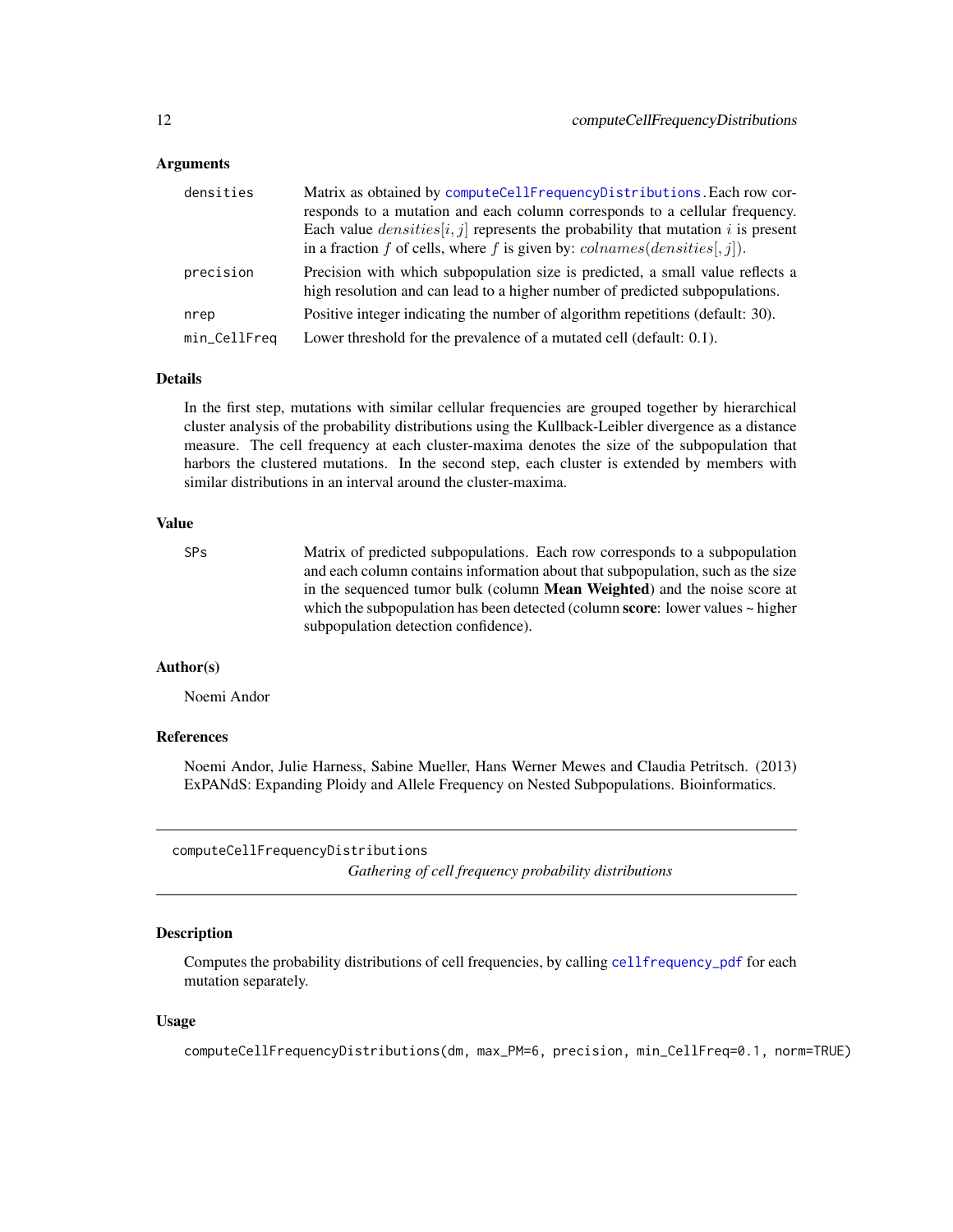#### <span id="page-12-0"></span>plotSPs and the set of the set of the set of the set of the set of the set of the set of the set of the set of the set of the set of the set of the set of the set of the set of the set of the set of the set of the set of t

#### Arguments

| dm           | Matrix in which each row corrsponds to a mutation. Has to contain at least the<br>following columnames:<br><b>chr</b> - the chromosome on which each mutation is located;<br>startpos - the position of each mutation;<br><b>AF_Tumor</b> - the allele-frequency of each mutation;<br><b>PN_B</b> - the ploidy of the B-allele in normal cells (binary variable: 1 if the mu-<br>tation is a germline variant, 0 if somatic). |
|--------------|-------------------------------------------------------------------------------------------------------------------------------------------------------------------------------------------------------------------------------------------------------------------------------------------------------------------------------------------------------------------------------------------------------------------------------|
| $max$ PM     | Upper threshold for the number of amplicons per mutated cell (default: 6). See<br>also cellfrequency_pdf.                                                                                                                                                                                                                                                                                                                     |
| precision    | Precision with which subpopulation size is predicted, a small value reflects a<br>high resolution and can lead to a higher number of predicted subpopulations.                                                                                                                                                                                                                                                                |
| min_CellFreq | Lower boundary for the prevalence of a mutated cell (default: 0.1).                                                                                                                                                                                                                                                                                                                                                           |
| norm         | TRUE if cell frequency probability distributions should be scaled to 1, FALSE<br>otherwise.                                                                                                                                                                                                                                                                                                                                   |

#### Value

List with three fields:

| freg      | The cellular frequencies for which probabilities are computed.                                                                                                                                                                           |
|-----------|------------------------------------------------------------------------------------------------------------------------------------------------------------------------------------------------------------------------------------------|
| densities | Matrix in which each row corresponds to a point mutation and each column<br>corresponds to a cellular frequency. Each value $densities[i, j]$ represents the<br>probability that mutation i is present in a fraction $freq[j]$ of cells. |
| dm        | The input matrix with column $f$ updated according to the cellular frequency that<br>best explains the observed allele frequency and copy number.                                                                                        |

#### Author(s)

Noemi Andor

plotSPs *Subpopulation Visualization*

#### Description

Plots coexistent subpopulations determined by ExPANdS.

#### Usage

plotSPs(dm, sampleID=NA, cex=0.5, legend="CN\_Estimate", orderBy="chr", rawAF=F)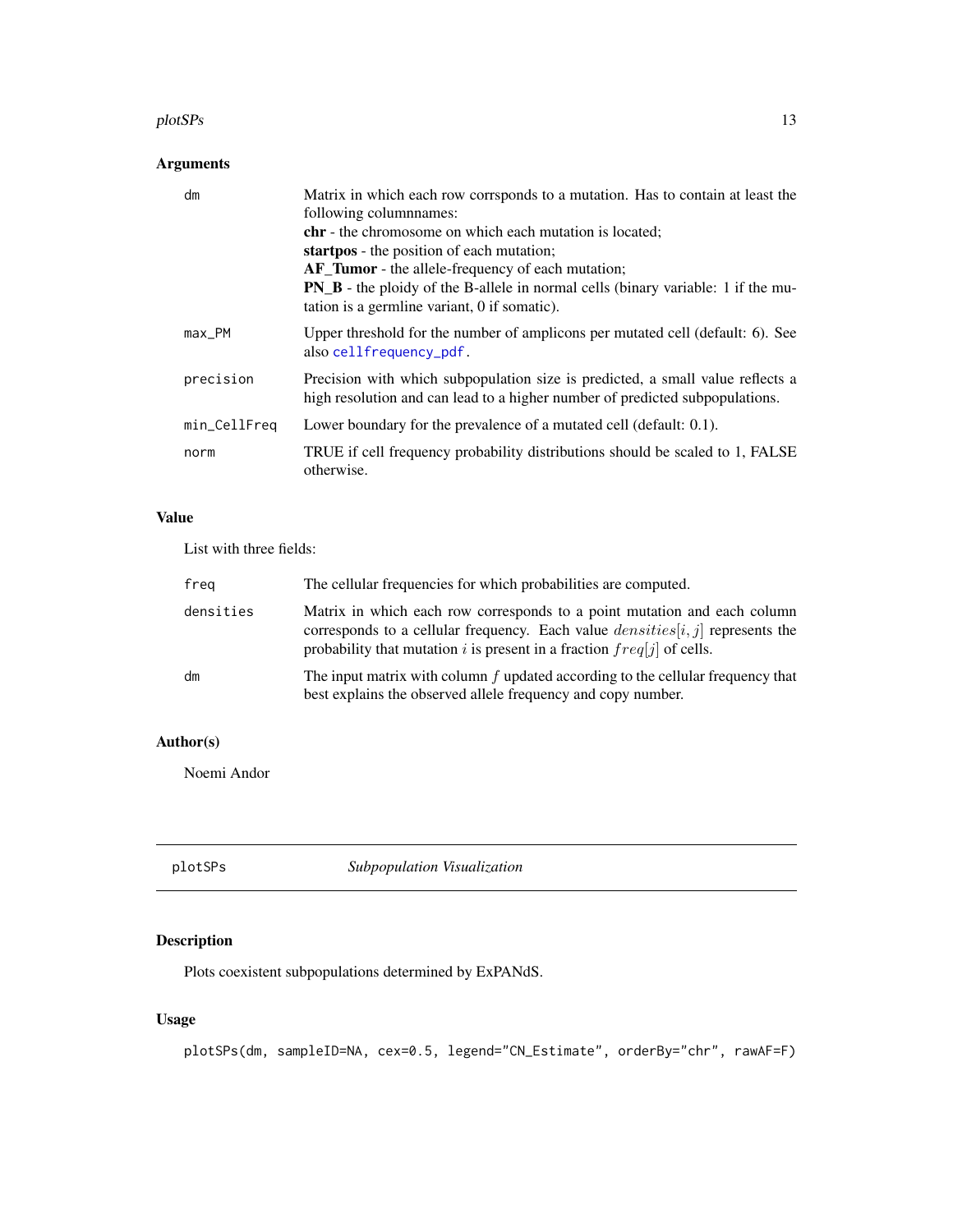<span id="page-13-0"></span>

| dm       | Matrix in which each row corrsponds to a point mutation (for example, the ma-<br>trix output of assignMutations). Has to contain at least the following column-<br>names:                             |
|----------|-------------------------------------------------------------------------------------------------------------------------------------------------------------------------------------------------------|
|          | chr - the chromosome on which each mutation is located;                                                                                                                                               |
|          | startpos - the genomic position of each mutation;                                                                                                                                                     |
|          | AF_Tumor - the allele-frequency of each mutation;                                                                                                                                                     |
|          | CN_Estimate - the absolute copy number estimated for each segment;                                                                                                                                    |
|          | PN_B - the ploidy of the B-allele in normal cells (binary variable: 1 if the mu-<br>tation is a germline variant, 0 if somatic);                                                                      |
|          | SP - the subpopulation to which each point mutation has been assigned (as frac-<br>tion of cells in the tumor bulk);                                                                                  |
|          | $%$ maxP - the confidence with which the mutation has been assigned to the cor-<br>respoding subpopulation;                                                                                           |
|          | SP_cnv - the subpopulation to which the CNV has been asssigned;                                                                                                                                       |
|          | PM - the total ploidy of all alleles at the mutated genomic locus, in subpopula-<br>tion SP.                                                                                                          |
|          | <b>PM_cnv</b> - the total ploidy of all alleles at the mutated genomic locus in subpop-<br>ulation SP cnv.                                                                                            |
|          | PM_B - the ploidy of the mutated allele in subpopulation SP.<br><b>PM_B_cnv</b> - the ploidy of the mutated allele in subpopulation SP_cnv.                                                           |
| sampleID | The name of the sample in which the mutations have been detected.                                                                                                                                     |
| cex      | The amount by which plotting text and symbols should be magnified relative to<br>the default. See also help(par).                                                                                     |
| legend   | Allele frequencies and ploidies are colored based on the chromosome on which<br>the mutation is located (option: 'chr') or based on the average copy number in<br>the sample (option: 'CN_Estimate'). |
| orderBy  | Loci within a subpopulation are sorted by genomic location (option 'chr') or by<br>the confidence with which they have been assigned to the subpopulation (option<br>$\mathcal{C}_{\text{max}}$ P').  |
| rawAF    | Specifies whether the allele frequency of SNVs should be adjusted relative to<br>the assigned subpopulation (options: true, false).                                                                   |

#### Value

For each point mutation (x-axis) the function displays:

- the size of the subpopulation to which the mutation has been assigned (squares). Each square is colored based on the confidence with which the mutation has been assigned to the corresponding subpopulation (black - highest, white - lowest).

- the total ploidy of all alleles at the mutated genomic locus in that subpopulation (dots).

- only for loci with an CNV and an SNV each in distinct subpopulations: the total ploidy of all alleles at the mutated genomic locus in the subpopulation which harbors the CNV (crosses).

- the allele frequency of the mutation (stars - somatic mutations, triangles - loss of heterozygosity).

#### Author(s)

Noemi Andor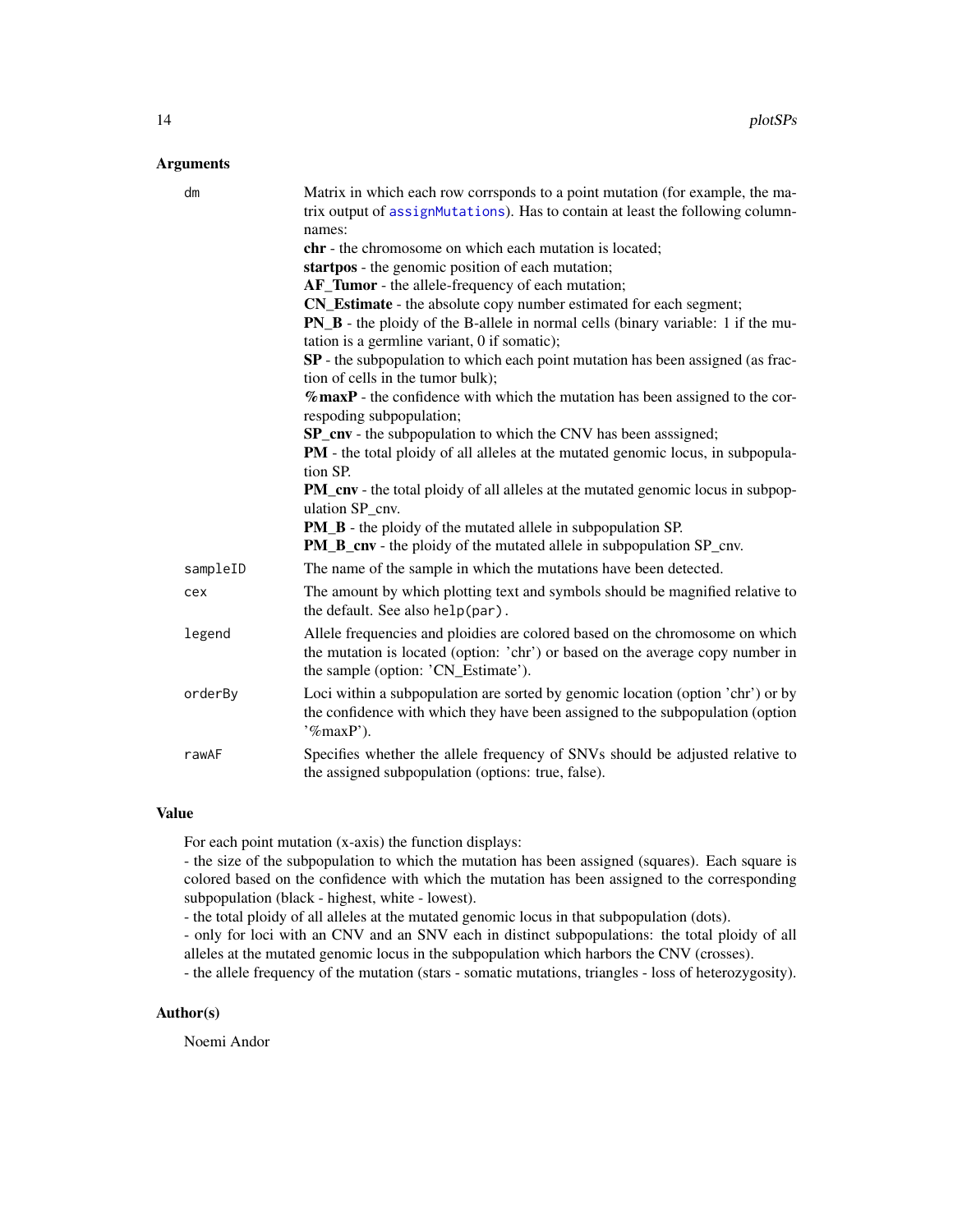#### Description

For internal use only. Default regional boundary for mutations included during clustering, comprising ca. 468 MB centered on the human exome. Relevant if number of input mutations exceeds user defined threshold (often applies to whole genome sequencing data). A saved image of this object is in sysdata.rda.

#### Format

Numeric matrix in which each row corresponds to a genomic segment. Columns: chr - the chromosome of the segment ; start - the first genomic position of the segment; end - the last genomic position of the segment.

#### Source

Data derived from human SureSelectExome\_hg19 50MB library kit annotation.

#### See Also

[runExPANdS](#page-14-1)

<span id="page-14-1"></span>runExPANdS *Main Function*

#### Description

Given a set of mutations, ExPANdS predicts the number of clonal expansions in a tumor, the size of the resulting subpopulations in the tumor bulk and which mutations accumulate in a cell prior to its clonal expansion. Input-parameters SNV and CBS hold the paths to tab-delimited files containing the point mutations and the copy numbers respectively. Alternatively SNV and CBS can be read into the workspace and passed to runExPANdS as numeric matrices. The robustness of the subpopulation predictions by ExPANdS increases with the number of mutations provided. It is recommended that SNV contains at least 200 point mutations to obtain stable results.

#### Usage

```
runExPANdS(SNV, CBS, maxScore=2, max_PM=6, min_CellFreq=0.1, precision=NA,
plotF=2,snvF=NULL,maxN=8000,region=NA)
```
<span id="page-14-0"></span>roi control de la control de la control de la control de la control de la control de la control de la control de la control de la control de la control de la control de la control de la control de la control de la control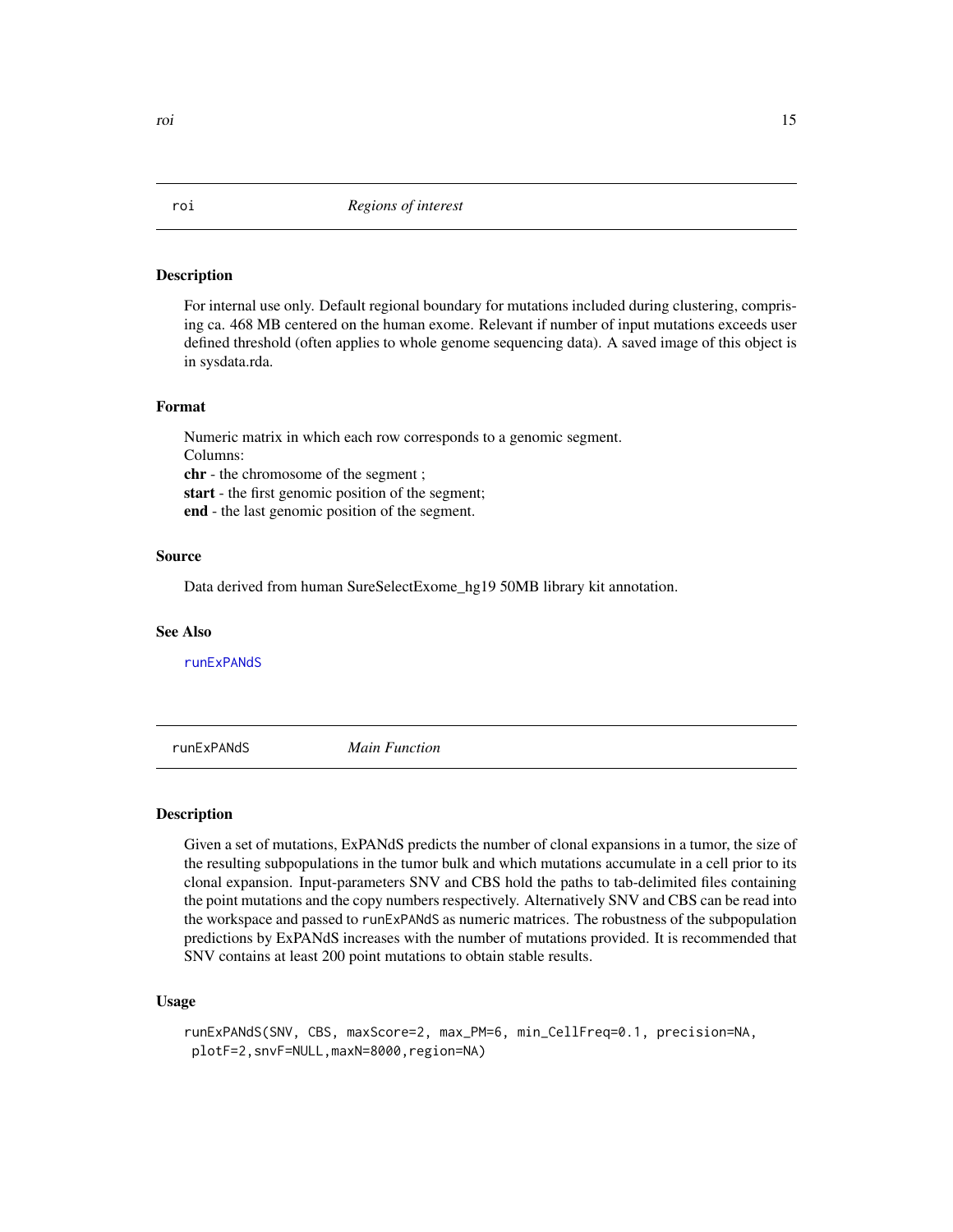<span id="page-15-0"></span>

| SNV          | Matrix in which each row corresponds to a point mutation. Only mutations lo-<br>cated on autosomes should be included. Columns in SNV must be labeled and<br>must include: |
|--------------|----------------------------------------------------------------------------------------------------------------------------------------------------------------------------|
|              | chr - the chromosome on which each mutation is located;                                                                                                                    |
|              | startpos - the genomic position of each mutation;                                                                                                                          |
|              | AF_Tumor - the allele-frequency of each mutation;                                                                                                                          |
|              | <b>PN_B</b> - ploidy of B-allele in normal cells. A value of 0 indicates that the muta-                                                                                    |
|              | tion has only been detected in the tumor sample (i.e. somatic mutation). A value                                                                                           |
|              | of 1 indicates that the mutation is also present in the normal (control) sample,                                                                                           |
|              | albeit at reduced allele frequency (i.e. mutation is consequence of LOH). Mu-                                                                                              |
|              | tations, for which the allele frequency in the tumor sample is lower than the                                                                                              |
|              | corresponding allele frequency in the normal sample, should not be included.                                                                                               |
| CBS          | Matrix in which each row corresponds to a copy number segment. CBS is typ-                                                                                                 |
|              | ically the output of a circular binary segmentation algorithm. Columns in CBS                                                                                              |
|              | must be labeled and must include:                                                                                                                                          |
|              | chr - chromosome;                                                                                                                                                          |
|              | startpos - the first genomic position of a copy number segment;                                                                                                            |
|              | endpos - the last genomic position of a copy number segment;<br>CN_Estimate - the absolute copy number estimated for each segment.                                         |
|              |                                                                                                                                                                            |
| maxScore     | Upper threshold for the noise score of subpopulation detection. Only subpopu-                                                                                              |
|              | lations identified at a score below maxScore are kept.                                                                                                                     |
| max_PM       | Upper threshold for the number of amplicons per mutated cell. Increasing the                                                                                               |
|              | value of this variable is not recommended unless extensive depth and breadth<br>of coverage underly the measurements of copy numbers and allele frequencies.               |
|              | See also cellfrequency_pdf.                                                                                                                                                |
|              |                                                                                                                                                                            |
| min_CellFreq | Lower boundary for the cellular prevalence interval of a mutated cell. Muta-<br>tions for which allele frequency $*$ copy number are below $min_{CellFreq}$ , are          |
|              | excluded from further computation. Decreasing the value of this variable is not                                                                                            |
|              | recommended unless extensive depth and breadth of coverage underly the mea-                                                                                                |
|              | surements of copy numbers and allele frequencies.                                                                                                                          |
| precision    | Precision with which subpopulation size is predicted, a small value reflects a                                                                                             |
|              | high resolution and can lead to a higher number of predicted subpopulations.                                                                                               |
| plotF        | Option for displaying a visual representation of the identified subpopulations (0                                                                                          |
|              | - no display; 1 - display subpopulation size; 2 - display subpopulation size and                                                                                           |
|              | phylogeny).                                                                                                                                                                |
| snvF         | Prefix of file to which predicted subpopulation composition will be saved. De-                                                                                             |
|              | fault: the name of the file from which mutations have been read or "out.expands"                                                                                           |
|              | if input mutations are not handed over as file path.                                                                                                                       |
| maxN         | Upper limit for number of point mutations used during clustering. If number                                                                                                |
|              | of user supplied point mutations exceeds $maxN$ , the clustering of cellular fre-                                                                                          |
|              | quency distributions will be restricted to point mutations found within region.                                                                                            |
| region       | Regional boundary for mutations included during clustering. Matrix in which                                                                                                |
|              | each row corresponds to a genomic segment. Columns must include:                                                                                                           |
|              | chr - the chromosome of the segment;                                                                                                                                       |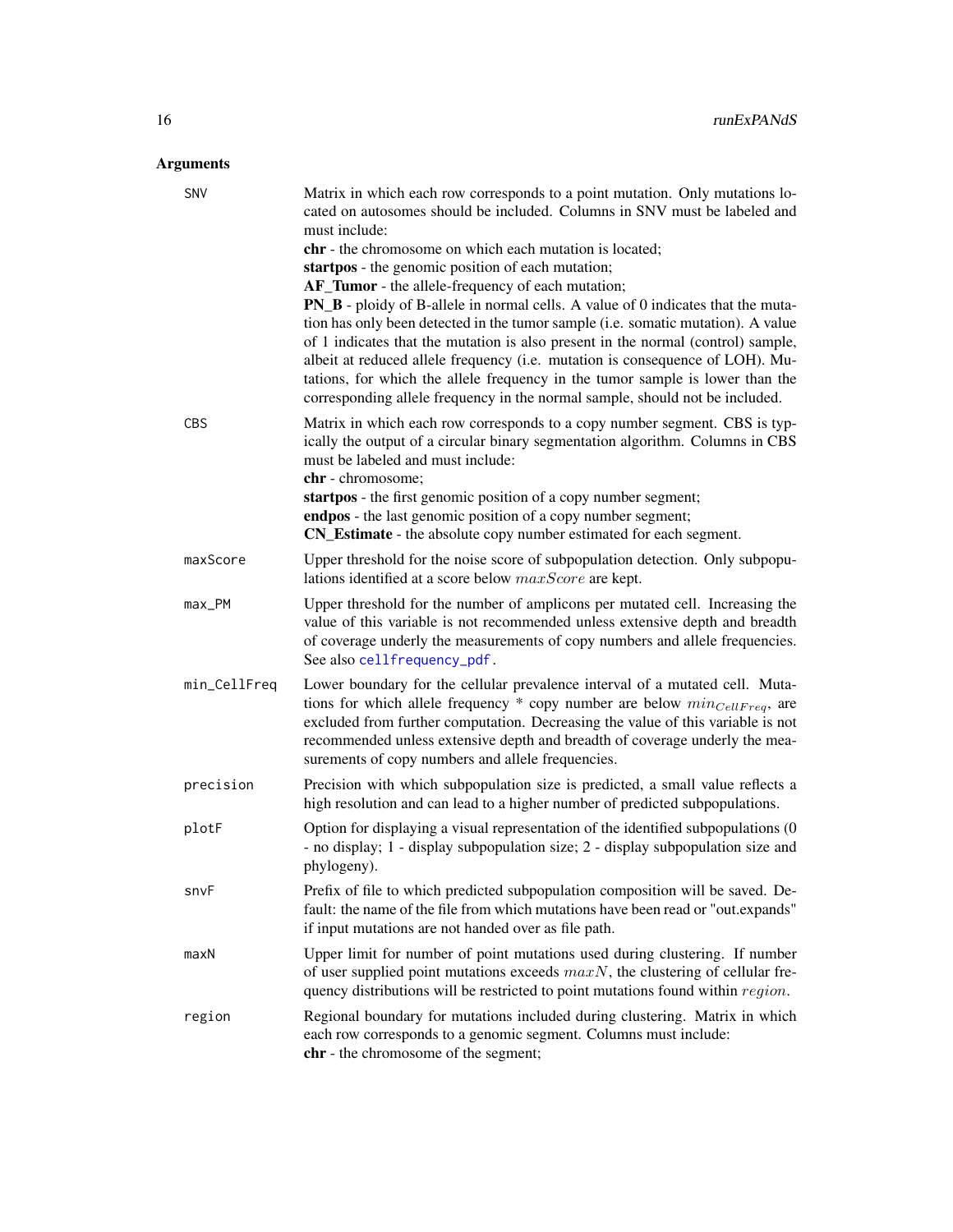<span id="page-16-0"></span>start - the first genomic position of the segment; end - the last genomic position of the segment. Default: SureSelectExome\_hg19, comprising ca. 468 MB centered on the human exome. Alternative user supplied regions should also be coding regions, as the seletive pressure is higher as compared to non-coding regions.

#### Value

List with fields:

| finalSPs  | Matrix of predicted subpopulations. Each row corresponds to a subpopulation<br>and each column contains information about that subpopulation, such as the size<br>in the sequenced tumor bulk (column Mean Weighted) and the noise score at<br>which the subpopulation has been detected (column score).                                                                                                                                                                                                                                                                                                                                                                                                                                                                                                                                                                                                                                                                                                                                                                                                                                                                                                                                                                                                                                                                           |
|-----------|------------------------------------------------------------------------------------------------------------------------------------------------------------------------------------------------------------------------------------------------------------------------------------------------------------------------------------------------------------------------------------------------------------------------------------------------------------------------------------------------------------------------------------------------------------------------------------------------------------------------------------------------------------------------------------------------------------------------------------------------------------------------------------------------------------------------------------------------------------------------------------------------------------------------------------------------------------------------------------------------------------------------------------------------------------------------------------------------------------------------------------------------------------------------------------------------------------------------------------------------------------------------------------------------------------------------------------------------------------------------------------|
| dm        | Matrix containing the input mutations with at least seven additional columns:<br>SP - the subpopulation to which the point mutation has been asssigned;<br>SP_cnv - the subpopulation to which the CNV has been asssigned (if an CNV<br>exists at this locus);<br>$%$ maxP - the confidence of mutation assignment.<br>f - Deprecated. The maximum likelyhood cellular prevalence of this point mu-<br>tation, before it has been assigned to SP. This value is based on the copy number<br>and allele frequency of the mutation exclusively and is independent of other<br>point mutations. Column SP is less sensitive to noise and considered the more<br>accurate estimation of cellular mutation prevalence.<br>PM - the total ploidy of all alleles in the subpopulation harboring the point mu-<br>tation (SP).<br><b>PM_B</b> - the ploidy of the B-allele in the subpopulation harboring the point mu-<br>tation (SP).<br><b>PM_cnv</b> - the total ploidy of all alleles in the subpopulation harboring an CNV<br>$(SP_{cnv}).$<br><b>PM_B_cnv</b> - the ploidy of the B-allele, in the CNV harboring subpopulation<br>$(SP_{cnv}).$<br>If phylogeny reconstruction was successful, matrix includes one additional col-<br>umn for each subpopulation from the phylogeny, indicating whether or not the<br>point mutation is present in the corresponding subpopulation. |
| densities | Matrix as obtained by computeCellFrequencyDistributions. Each row cor-<br>responds to a mutation and each column corresponds to a cellular frequency.<br>Each value $densities[i, j]$ represents the probability that mutation i is present<br>in a fraction f of cells, where f is given by: $\textit{colnames}(densities[, j]).$                                                                                                                                                                                                                                                                                                                                                                                                                                                                                                                                                                                                                                                                                                                                                                                                                                                                                                                                                                                                                                                 |
| ploidy    | Matrix as obtained by assignQuantityToSP. Each row corresponds to a copy<br>number segment, e.g. as obtained from a circular binary segmentation algo-<br>rithm. Includes one additional column for each predicted subpopulation, con-<br>taining the ploidy of each segment in the corresponding subpopulation.                                                                                                                                                                                                                                                                                                                                                                                                                                                                                                                                                                                                                                                                                                                                                                                                                                                                                                                                                                                                                                                                   |
| tree      | An object of class "phylo" (library ape) as obtained by buildPhylo. Contains<br>the inferred phylogenetic relationships between subpopulations.                                                                                                                                                                                                                                                                                                                                                                                                                                                                                                                                                                                                                                                                                                                                                                                                                                                                                                                                                                                                                                                                                                                                                                                                                                    |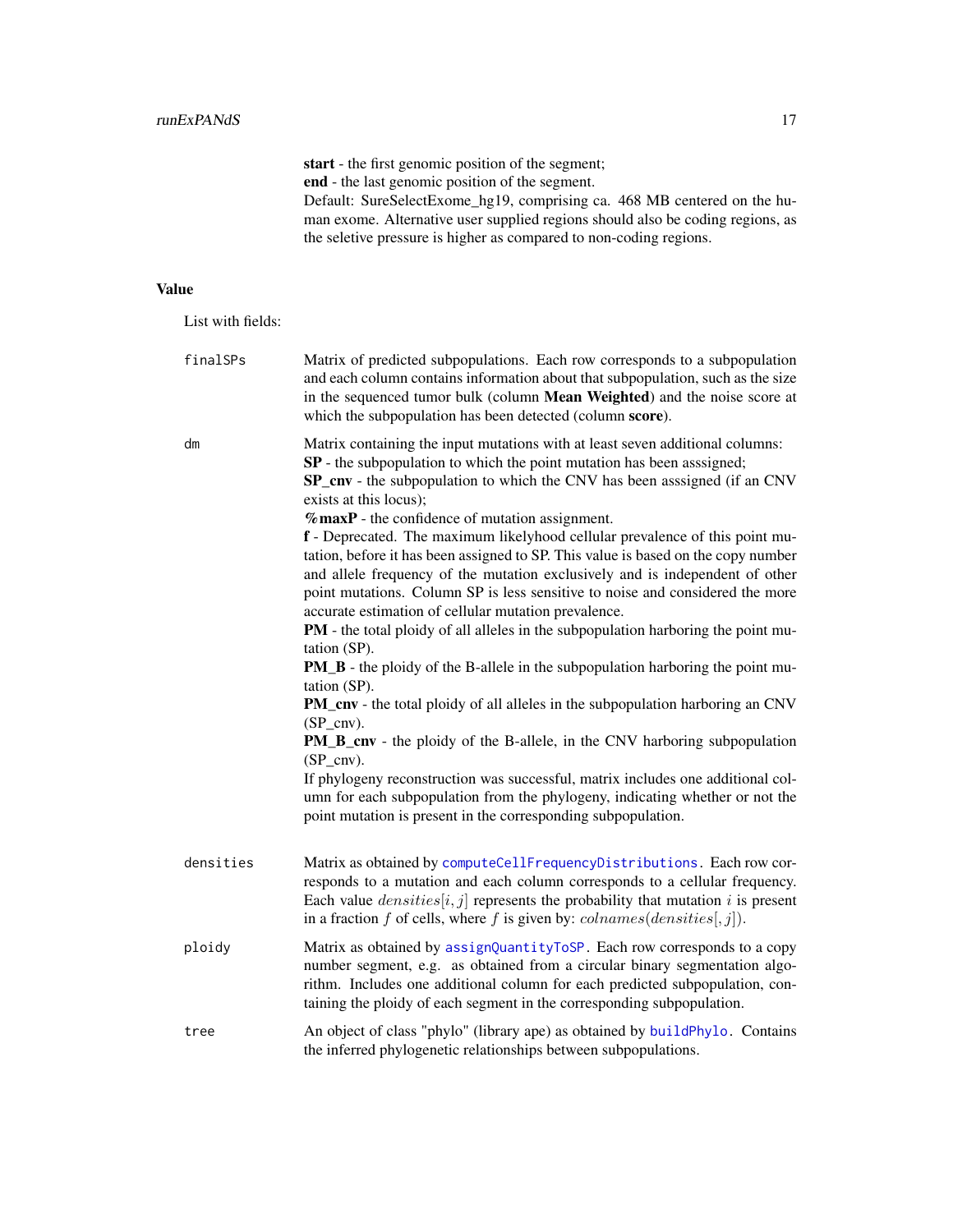#### <span id="page-17-0"></span>Author(s)

Noemi Andor

#### References

Noemi Andor, Julie Harness, Sabine Mueller, Hans Werner Mewes and Claudia Petritsch. (2013) ExPANdS: Expanding Ploidy and Allele Frequency on Nested Subpopulations. Bioinformatics.

#### Examples

```
data(snv);
data(cbs);
maxScore=2.5;
set.seed(4); idx=sample(1:nrow(snv), 60, replace=FALSE);
#out= runExPANdS(snv[idx,], cbs, maxScore);
```
simulation *Simulated heterogeneous samples*

#### Description

A total of 50 samples with various numbers of subpopulations per sample were simulated at variable noise rates and constant number of 200 mutations per sample.

#### Usage

data(simulation)

#### Format

List with 50 entries - one per simulated sample. Subpopulation composition can be predicted for each sample and the predictions compared to the the simulated entries:

snv - the matrix of simulated point mutations (including ground truth columns SP\*, PM\*). cbs - the matrix of simulated copy number segments (including ground truth columns  $SP^*$ ). spstats - matrix of subpopulation statistics (ground truth).

#### Examples

```
data(simulation)
snvcols=c("chr", "startpos", "CN_Estimate", "AF_Tumor","PN_B")
cbscols=c("chr", "startpos", "endpos")
sI=1:50;#set to 1:200 to run on entire simulation
#out=runExPANdS(simulation[[1]]$snv[sI,snvcols],simulation[[1]]$cbs[,cbscols],plotF = 0);
#truePhy=buildPhylo(simulation[[1]]$cbs,outF='truePhylo'); ##simulated
#predPhy=buildPhylo(out$ploidy,outF='truePhylo'); ##predicted
#par(mfrow=c(1,2))
#plot(truePhy$tree,cex=2,main='simulated')
#plot(predPhy$tree,cex=2,main='predicted')
```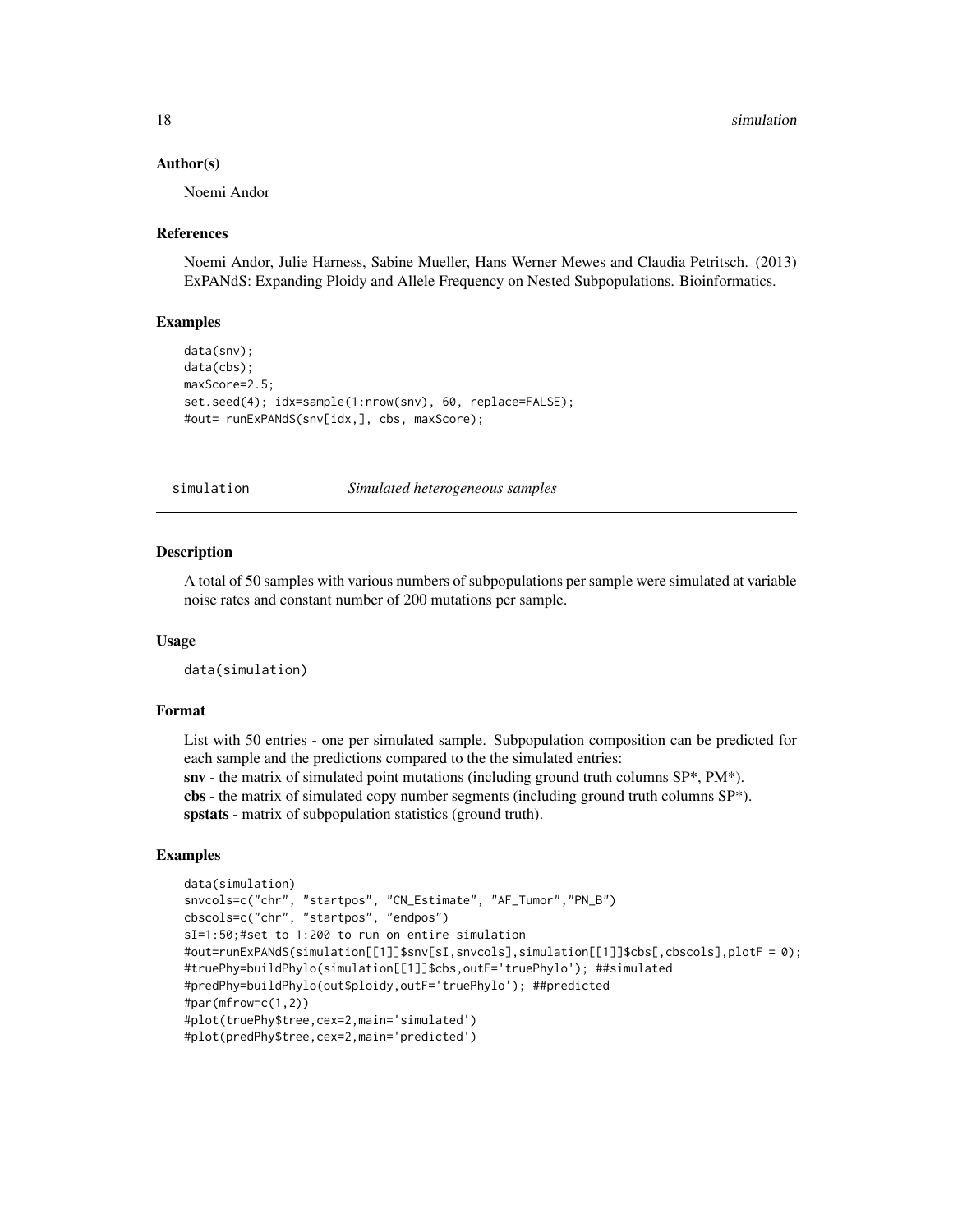#### <span id="page-18-0"></span>Description

Somatic mutations and Loss of Heterozygosity (LOH) of a Glioblastoma tumor (TCGA-06-0152- 01).

#### Usage

data(snv)

#### Format

Numeric matrix with 773 rows (one per mutation) and 7 columns: chr - the chromosome startpos - genomic position endpos - same as above REF - ASCII code of the reference nucleotide (in hg18/hg19) ALT - ASCII code of the B-allele nucleotide AF\_Tumor - allele frequeny of B-allele PN\_B - ploidy of B-allele in normal cells. A value of 0 indicates that the mutation has only been detected in the tumor sample (i.e. somatic mutations). A value of 1 indicates that the mutation is also present in the normal (control) sample, albeit at reduced allele frequency (i.e. mutation is

## Source

Data derived from The Cancer Genome Atlas (TCGA).

consequence of LOH). Other mutations should not be included.